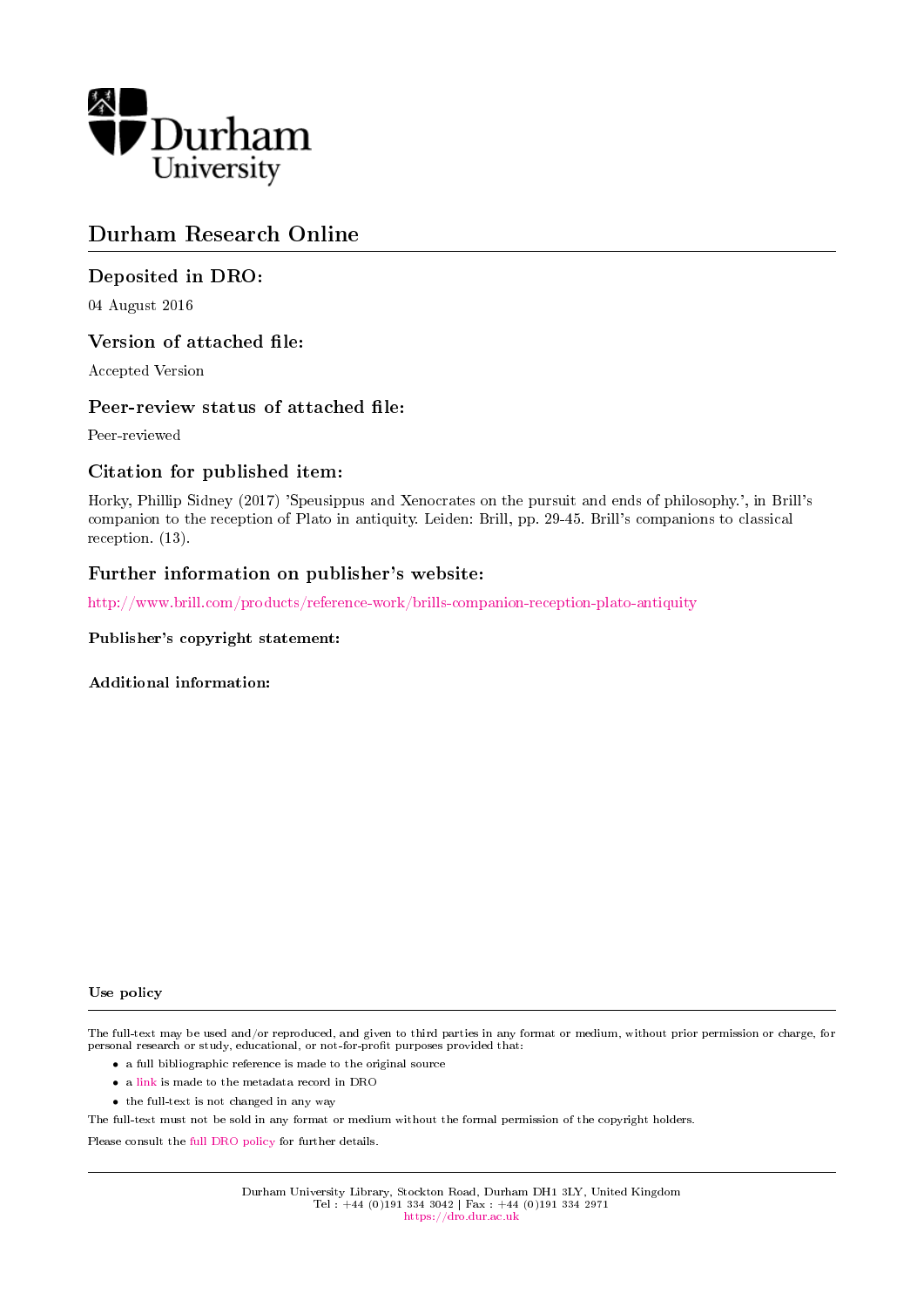# SPEUSIPPUS AND XENOCRATES ON THE PURSUIT AND ENDS OF PHILOSOPHY<sup>1</sup>

PHILLIP SIDNEY HORKY, DURHAM UNIVERSITY (PHILLIP.HORKY@DURHAM.AC.UK)

For H. Tarrant and F. Renaud (eds.), *Brill's Companion to the Reception of Plato in Antiquity* (Leiden, forthcoming). N.B. Draft of paper – please do not quote or cite without the author's consent.

### **INTRODUCTION**

The educational and institutional structure of the Academy after Plato's death is one of the great unknowns in the history of ancient philosophy. Harold Cherniss, who thought the answer might lie in the educational curriculum outlined in *Republic* VII, dubbed it the great 'riddle of the early Academy' 2 ; contrariwise, in considering the external evidence provided by Plato's students and contemporaries, John Dillon speaks of a 'fairly distinctive, though still quite open-ended, intellectual tradition.'<sup>3</sup> One would think, especially given the extent of Plato's discussion of the problem of educational and institutional structures (not to mention the pedagogic journey of the individual teacher and student) that those figures who took over supervision of the Academy after Plato's death – notably his polymath nephew Speusippus of Athens and his popular and brilliant student Xenocrates of Chalcedon<sup>4</sup> – would have devoted some attention to this issue of educational theory and practice in their writings. After all, several pseudepigraphical texts that are usually considered to have been written in the Academy and were ascribed to Plato – *Theages, Alcibiades I* (if inauthentic), *Alcibiades* II, Epinomis, Rival Lovers, On Virtue, the Seventh Letter – do, indeed, devote significant space to elaborating pedagogical methods, practices, and institutional structures, to say nothing of the problem

<sup>1</sup> Special thanks are owed to Mauro Bonazzi, Giulia De Cesaris, and David Sedley, each of whom read this piece with care and attention. I cannot promise to have responded sufficiently to their challenges in all circumstances, but I can say with confidence that this paper is much improved owing to their critical acumen. Throughout this essay, I refer to Isnardi Parente's editions and translations of Speusippus (1980) and Xenocrates (second edition revised by Dorandi, 2012), although I consult especially Tarán's edition and commentary of Speusippus as well (1981).

<sup>2</sup> Cherniss 1945: 66-72.

<sup>3</sup> Dillon 2003: 29.

<sup>4</sup> Unfortunately, space does not permit treatment of Polemo or Crates, the scholarchs who followed after Speusippus and Xenocrates.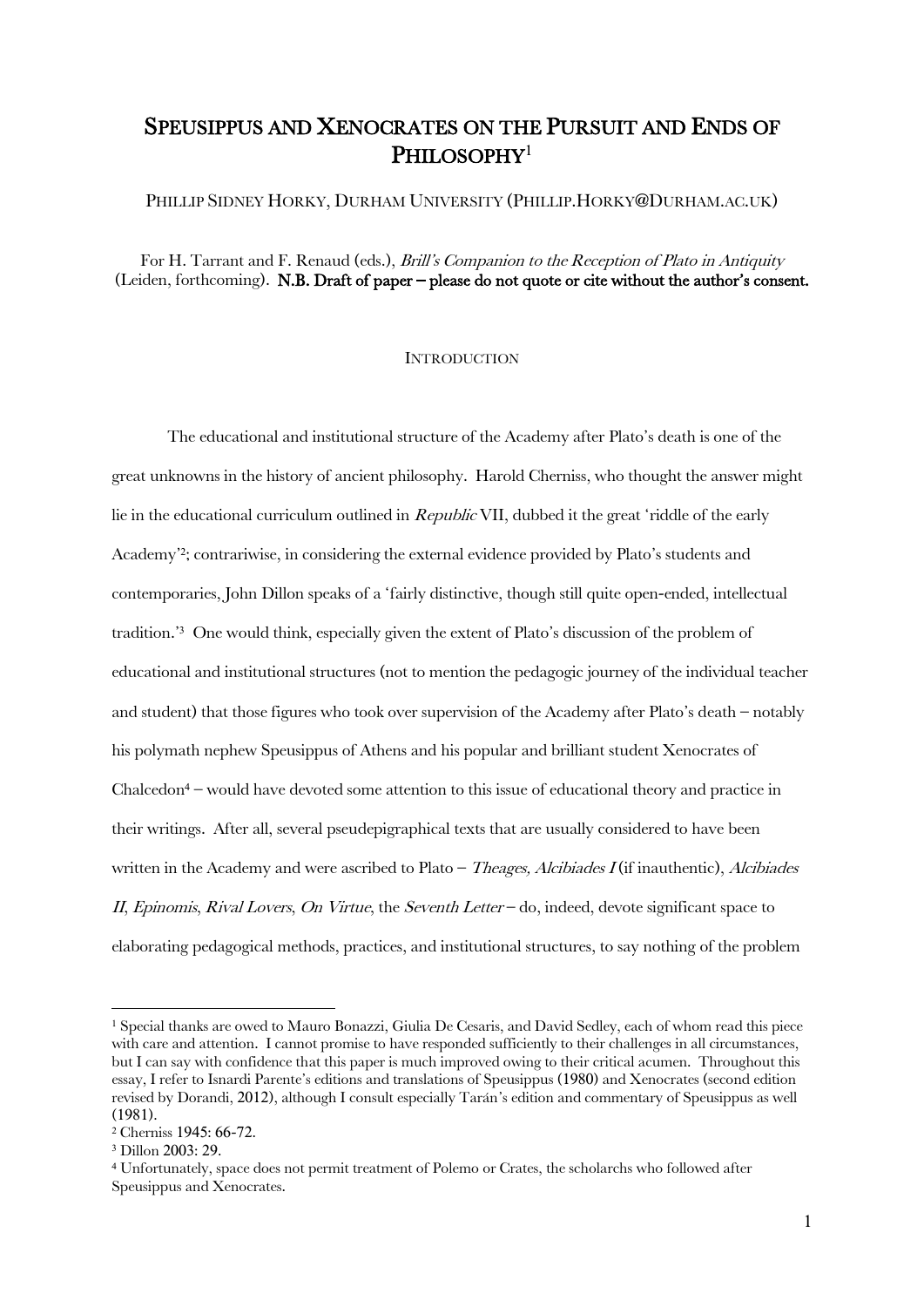of the possibility of knowledge. 5 One might go so far as to say that the early reception of Plato involved, at a high level of philosophical engagement, the reception of the theories of education and philosophical knowledge proffered by the great master.

If one were to examine the scholarship concerning those leaders of the Academy after Plato's death, she might conclude that they were *almost totally silent on* the theory and practice of philosophical education. 6 It's as if the scholarchs themselves simply weren't engaged in what pretty much everyone in the educational economy of  $4<sup>th</sup>$  Century Athens was doing! What could explain this strange lacuna in the history of ancient philosophy? It is possible that this is nothing more than an accident of textual survival – there are several works attested for Speusippus and Xenocrates that deal with dialectic and definition, but few fragments of these works survive; or, alternatively, it is possible that the procedures involved in education within the Academy were simply taken over, without alteration, by Speusippus and Xenocrates, and that they simply followed whatever their teacher Plato, as the 'architect of the sciences', had told them and practiced with them.

The former hypothesis brings the scholarchs of the Early Academy into fruitful discussion with Aristotle's writings on educational and scientific procedures, especially the Topics, as John Dillon has investigated to fruitful ends; and the latter hypothesis, too, has been used as an explanatory framework not only for the educational programme of the Academy, but also of the Lyceum. Either explanation can justifiably be inferred from the earliest and most important piece of external evidence regarding the philosophical activities of Plato and his students in the Early Academy, an extended fragment of the comedian Epicrates of Ambracia (a rough contemporary of Speusippus):

> A: What are Plato and Speusippus and Menedemus up to? On what subjects are they discoursing these days (πρὸς τίσι νυνὶ διατρίβουσιν)? What weighty idea, what

<sup>5</sup> I'm not even mentioning the other Socratic dialogues that demonstrate philosophical dialectic, perhaps for the sake of imitation by students. For a useful recent treatment of the Platonic Pseudepigrapha, see Brisson 2014: 11- 17; a more penetrating assessment of how the Alcibiades II might represent Platonist work prior to the Sceptical Academy of Arcesilaus, see Tarrant 2015.

<sup>6</sup> For example, in his analysis of what philosophical activity looked like in the Early Academy, Berti (2010: 24-29) focuses not on Speusippus, but on Eudoxus and Archytas, neither of whom was a scholarch of the Academy after Plato's death. Similarly, Xenocrates is not discussed in this context.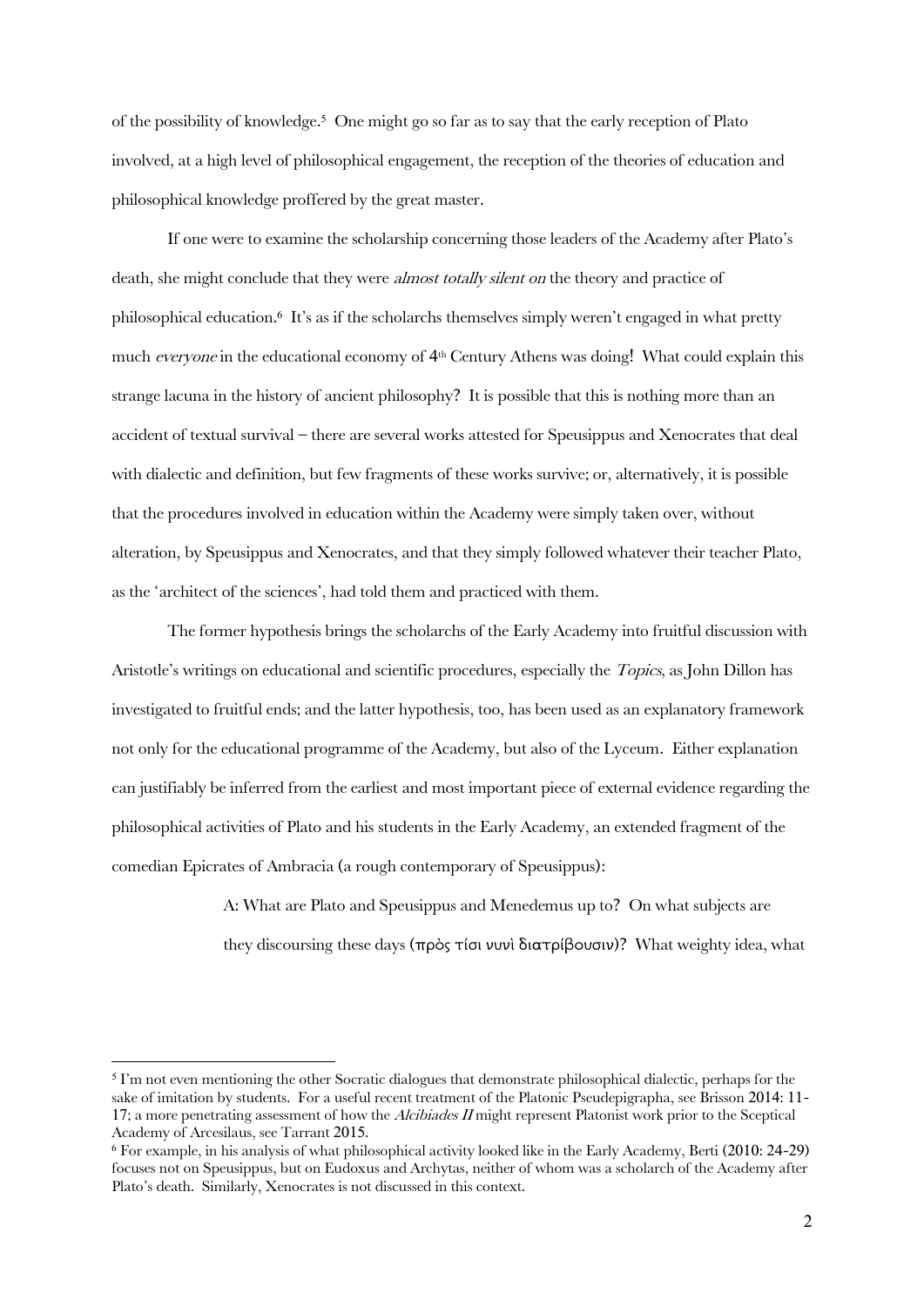line of argument is currently being investigated by them? Tell me these things accurately, in Earth's name, if you've come with any real knowledge of it. B: Why yes, I can tell you about them clearly. For during the Panathenaea I saw a troop of lads in the exercise-grounds of the Academy, and heard arguments indescribable, ridiculous! For, in propounding definitions about nature  $(\pi \epsilon \rho)$ φύσεως ἀφοριζόμενοι), they were differentiating (διεχώριζον) the way of life of animals, the nature of trees, and the genera of vegetables. And in these arguments, they were investigating to what genus one should assign the pumpkin. A: And what definition did they arrive at, and of what genus is the plant? Explain it

to me, if you really know.

 $\overline{a}$ 

B: Well now, first of all they all took up their places, and with heads bowed they reflected (διεφρόντιζον) a long time. Then suddenly, while they were still bent low in study (ζητούντων), one of the lads said it was a round vegetable, another that it was a grass, another that it was a tree. When a doctor from Sicily heard this, he dismissed them contemptuously, as talking rubbish.

A: No doubt they got very angry at that, and protested against such insults? For it is unseemly to behave thus in discussions of this sort.

B: No, in fact the lads didn't seem to mind at all. And Plato, who was present, very mildly, and without irritation, enjoined  $(\epsilon \pi \epsilon \tau \alpha \xi')$  them to try again [from the beginning] to define the genus to which the pumpkin belongs. And they started once again to attempt a division (διήρουν).

(F 11 Kock = Speusippus F 33 IP, trans. by Dillon 2003: 7-8, with alterations) As Dillon has noted, regardless of any comedic bias, Epicrates' fragment demonstrates a remarkable understanding of philosophical activity and vocabulary.<sup>7</sup> Indeed, Epicrates' comic portrayal contributes significantly to our knowledge of (at least the contemporary public perception of) the

<sup>7</sup> Dillon 2003: 8. In this way, Epicrates follows Aristophanes, whose Clouds lampoons Socratic philosophy by appeal to technical concepts in Presocratic philosophy and Sophistic discourse (on which see Konstan 2010: 86- 87, with bibliography, and Berti 2010: 22-23).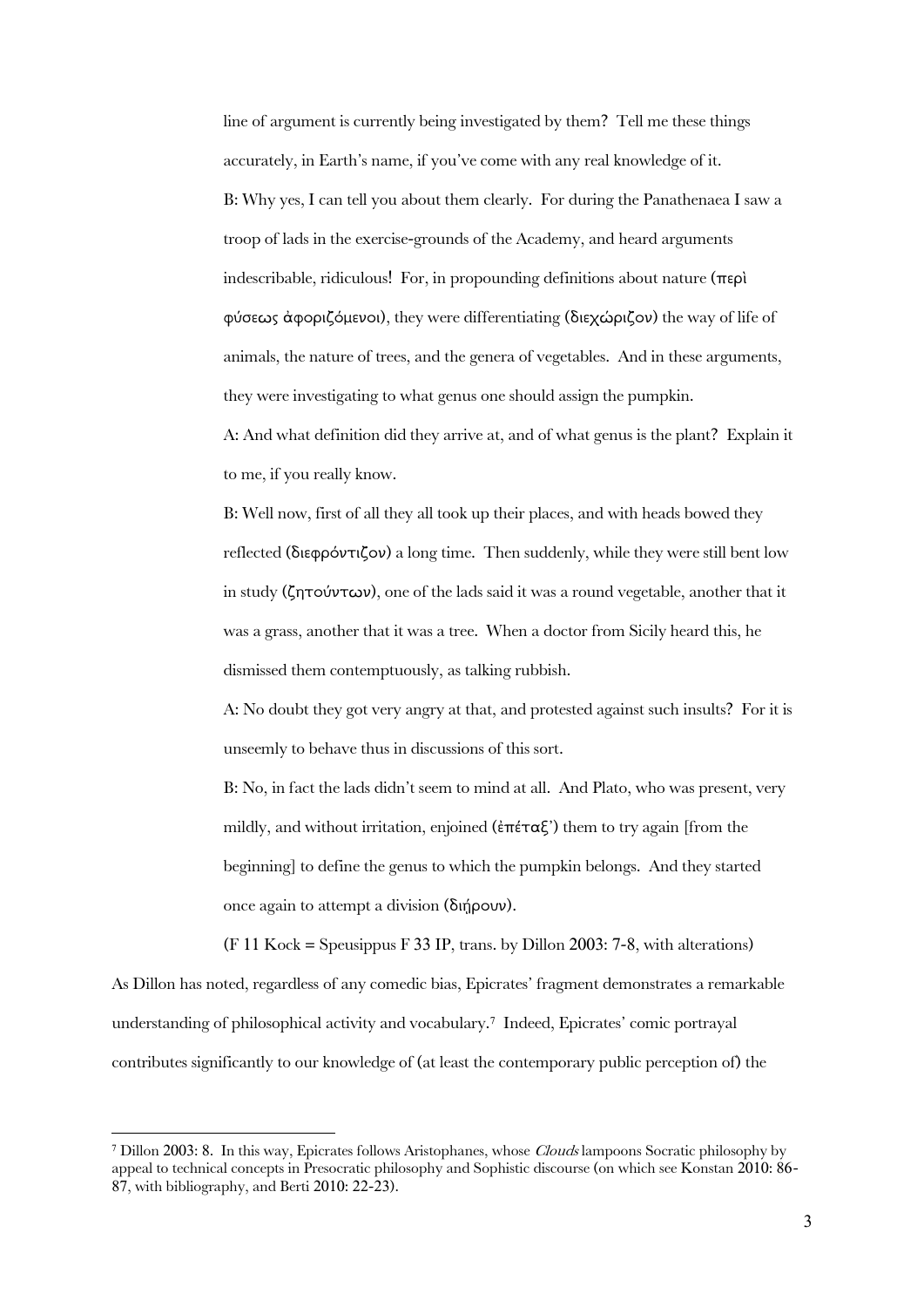intellectual activities undertaken in Plato's Academy. First of all, it demonstrates a kind of interdisciplinary and international character: the students' study of nature is taxonomic and focuses chiefly on division, but the participants in the discussion include a Sicilian doctor who, it is implied, is not a philosopher of the Academy. The interest in taxonomy reflects similar intellectual excursions by Italians not only in Plato's Sophist (animals at 221e-222d) and Statesman (animals at 262c-266a), where the Eleatic Stranger holds court, but also *Timaeus* (animals at 39e; trees and plants at 77a-b), voiced by the eponymous Locrian. Second, there is a specific focus on the patient character of the members of the Academy: neither Plato nor the students do not react harshly when confronted with the Sicilian doctor's contempt – this surprises speaker A and, it appears, serves the amusement of speaker B, who has characterized the sort of definitions they undertook to be 'indescribable, ridiculous' (ἀφάτων ἀτόπων). Finally, speaker B's narrative emphasizes the authority of Plato over the scene: he makes a point of mentioning that Plato was present, and that the master calmly 'enjoined' or 'ordered' (ἐπέταξ') the students to give the proper diaeresis of the pumpkin a second try.

The possibility of knowledge, and pursuit of it in the natural world, are prevalent themes: notably, the fragment parodies the beginning of several Platonic dialogues, in which one figure seeks to know from another what happened at a particular gathering they attended, first hand, in the past.<sup>8</sup> Interestingly, this query takes the form of concern over certain knowledge: speaker A asks several times whether speaker B really knows (note the repetition of κατειδὼς; κάτοισθα τι) what Plato, Speusippus, and Menedemus have been discussing lately. Hence, this epistemic framework playfully informs the actors' curiosity about the Academic discussions involving knowledge and definition of objects in the natural world. Indeed, it is in the midst of differentiating the various βίοι of animals and the nature of trees that the subject of defining the pumpkin through differentiae arises.<sup>9</sup> There is an excellent parallel for this sort of research in Speusippus' Divisions and Hypotheses Regarding Similar Things, a text for which we have a relatively robust set of evidence (Frs 38-47 Isnardi Parente; also note Speusippus proclivity for differentiating substances and principles of things, including animals and

<sup>8</sup> Compare, e.g., Pl. Symp. 172a-174a; Phd. 57a-59d; Prm. 126a-127e.

<sup>9</sup> In the Republic, Plato had, of course, not only encouraged correct differentiation of the 'lives' of the just and unjust men (e.g. 360e-363d), but also the various animal 'lives' that people took up in the postmortem allotment in the myth of Er (617d-620d).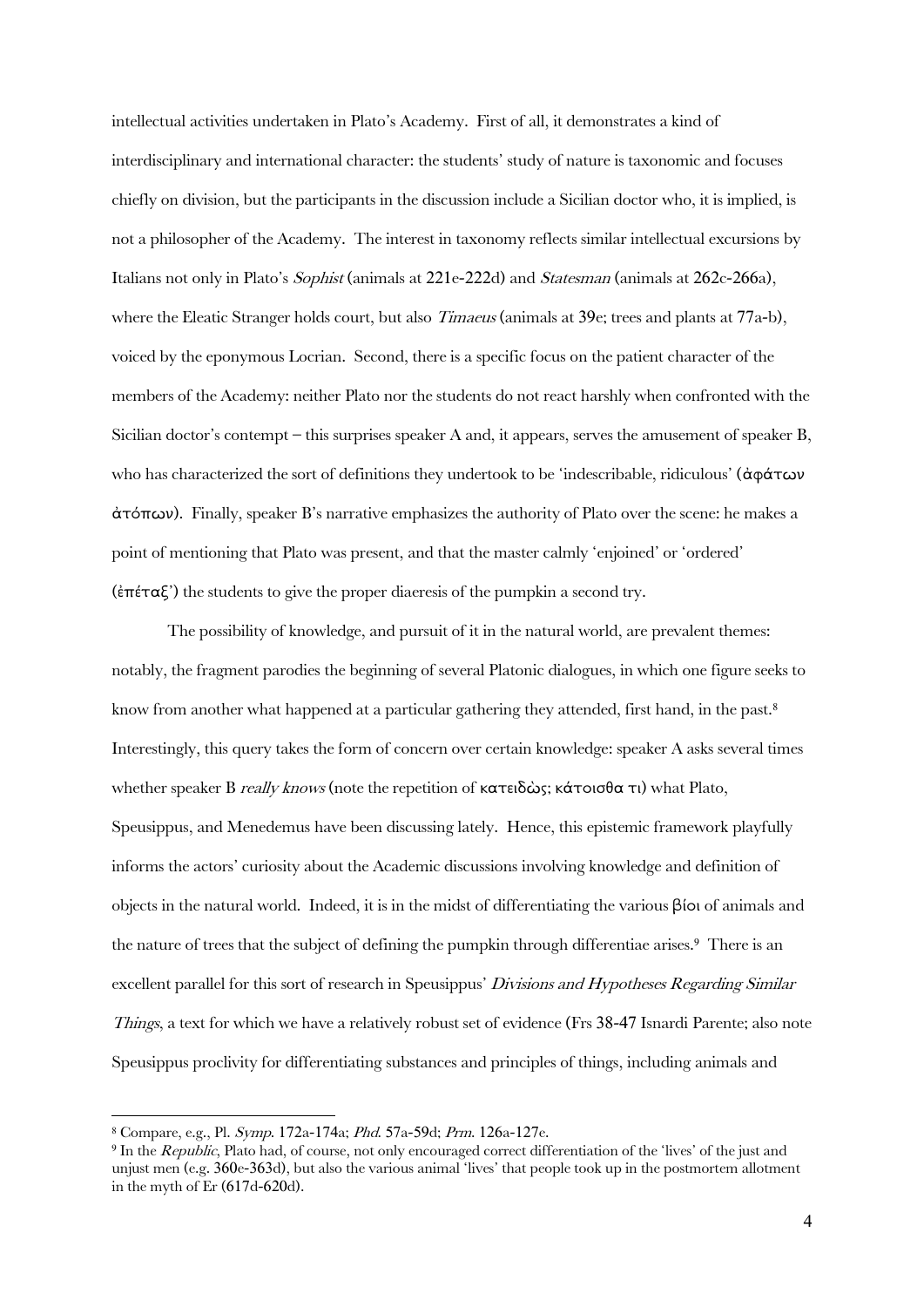plants, in Frs 48-55 and 123-146 Isnardi Parente). 10 Indeed, as we will see, Speusippus' approach to division and philosophical dialectic confirms the popular view that we find in Epicrates' comedy of Platonic philosophers engaged in enquiry (ζήτησις), while further contextualizing this activity. 11

#### SPEUSIPPUS' MATHEMATIKOS: THE HUNT FOR KNOWLEDGE

We can infer from several titles of lost works that Speusippus wrote much on the activity and character of the philosopher (*On Philosophy, The Philosopher*), and on how learning occurs (*The Mathematikos, Discussions on Similarities in Science*).<sup>12</sup> Although very few testimonia of Speusippus survive that describe his approach to learning, Proclus preserves important information in several passages within his Commentary on the First Book of Euclid's Elements, one of which describes the 'hunt' for knowledge:

> Principles must in every case be superior to what follows after them in simplicity, indemonstrability, and self-evidence. For generally, says Speusippus, of the things which thought (διάνοια) hunts after (τὴν θήραν ποιεῖται), some it [sc. thought] sets up (προβάλλει) and prepares for the coming enquiry (προευτρεπίζει πρὸς τὴν μέλλουσαν ζήτησιν) without having undertaken any sort of elaborate excursion, and it possesses a more vivid contact (ἐναργέστεραν ἐπαφήν) with these than sight has with visual objects; others it [sc. thought], because it is unable to grasp them immediately, attempts to hunt after by advancing on them step-by-step according to what follows after these [sc. principles].

<sup>&</sup>lt;sup>10</sup> The title is attested at D.L.  $4.5 = Fr. 2$  IP. It is difficult to know how, or whether, this text differed from other works for which we have titles, e.g. On Typical Genera and Species and Definitions, as noted by Falcon (2000: 410-411).

<sup>11</sup> Falcon's (2000: 410) dismissal of the evidence from Epicrates contradicts itself: 'Although this testimony is very curious, it can hardly be considered historical evidence about the activity of the members of the Academy. What we can infer from the fragment of Epicrates, I think, is only that the practice of division was important in the Academy.' If Epicrates' evidence is taken to show that the practice of division was important in the Academy, how could it *not* be considered historical evidence about the activity of the members of the Academy? Perhaps Falcon means that it should not be taken as historical evidence for Speusippus *in particular*; but in that circumstance, he would need to explain why such historical evidence for Speusippus practicing division as is collected by Isnardi Parente exists at all – especially given the fact that so much of Speusippus' work has been lost. <sup>12</sup> See D.L. IV.4-5 = F 2 IP. *Nine* books are attested for the latter work.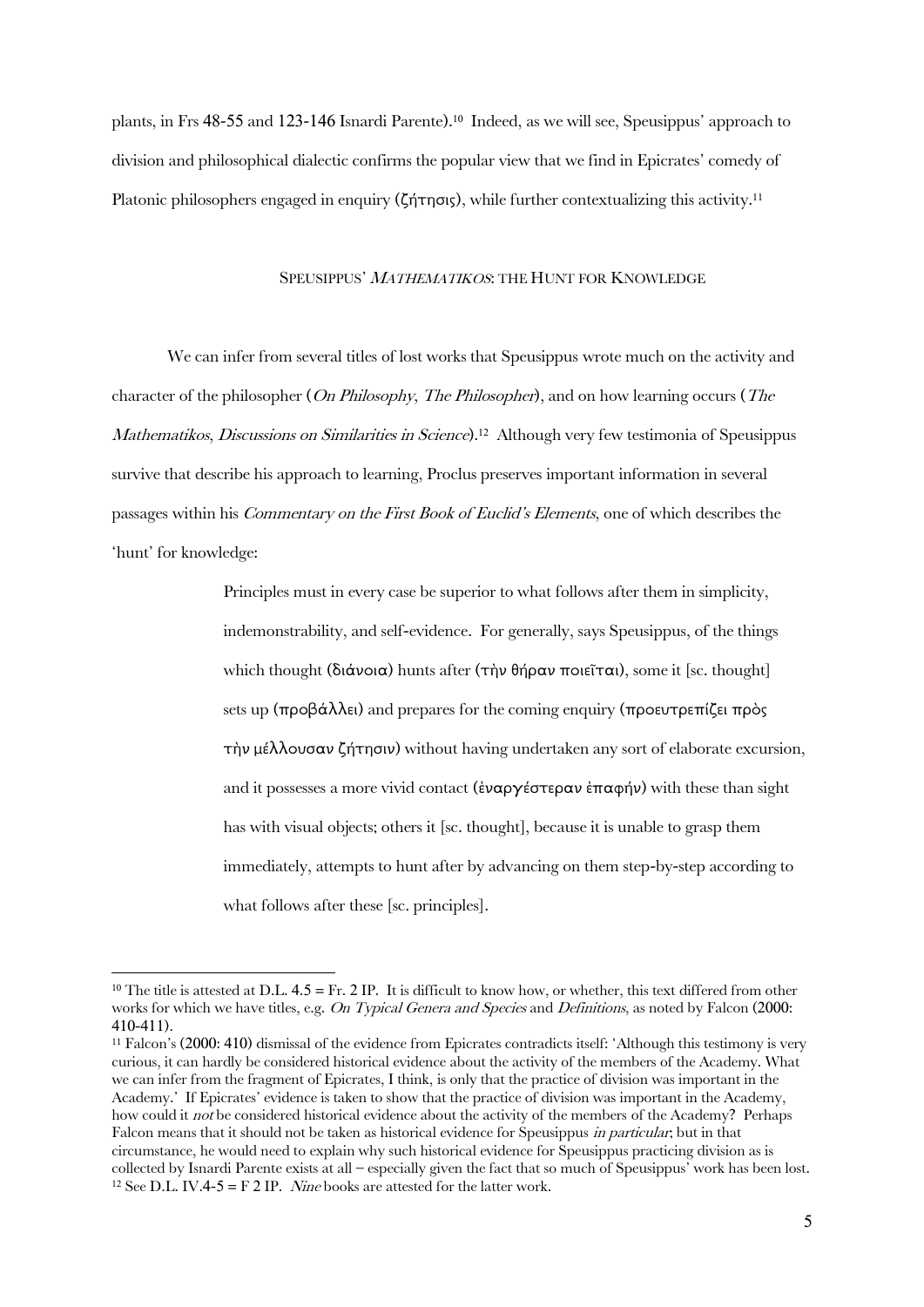(Proclus, Commentary on the First Book of Euclid's Elements p. 179.14-22 Friedlein = Speusippus F 35 Isnardi Parente)

Proclus goes on by giving examples from mathematics (pp. 179.22-80.22 Friedlein): the former kind of cognition, in which thinking simply apprehends its object, is exemplified by reference to the line that one draws from one point to another. The line is obtained through the 'uniform flux' (τῆ ὁμαλῆ ῥύσει) that attends motion through a point, and hence, so claims Proclus, our thought grasps the line with ease.<sup>13</sup> The implication is that there cannot be a mathematical *proof* of the line.<sup>14</sup> By contrast, the construction of a one-turn spiral, which requires construction of multiple geometric shapes and complex motions, cannot be successfully obtained through these simple epistemic operations. The latter activity requires 'geometric' thinking. It appears that Speusippus was attempting to describe two functions or activities of 'thought' (διάνοια), based on their objects: simple and indemonstrable mathematical objects such as lines are grasped through apprehension, and they are ontologically and logically prior to their consequents; they are principles of the latter.<sup>15</sup> Alternatively, complex geometrical objects, which require demonstration and depend upon simple mathematical objects for their construction, are posterior and must be discovered through the process of enquiry (ζήτησις), which requires multiple steps in the 'hunt' for knowledge.

As has been noted, the appeal to the 'hunt' for knowledge reflects Speusippus' reception and expansion of ideas found in Plato's dialogues. 16 In particular, we note that Speusippus bifurcates 'thought' (διάνοια), as it is described in the Divided Line passage in *Republic* VI (509d-511e), according to simple or complex mathematical objects.<sup>17</sup> For Plato in the *Republic*, 'thought' is the realm of the sciences and arts, which, according to Glaucon and Socrates, is comprehensible only through use of hypotheses as first principles, and not through exercise of their 'intellect' (νοῦς): we may

<sup>13</sup> On the role of 'uniform flux' in the 'progression' of mathematical objects, see, inter alia, Cherniss 1944: 396- 397 n. 322.

<sup>14</sup> Nothing in the fragment as it is preserved justifies Dillon's claim (2003: 84 n. 122) that 'presumably what Speusippus is here asserting is the immediate apprehensibility of the basic principle that a straight line is the shortest distance between two points'. There is no propositional content in the testimonium as such. <sup>15</sup> Cf. Bonazzi 2015: 28-30.

<sup>&</sup>lt;sup>16</sup> The 'hunt' metaphor refers to dialectical procedures in Plato's dialogues (*Phd.* 66a; *Theaet.* 198a; *Polit.* 285d; Soph. 220b and 261a; Phlb. 65a) (Cf. Dillon 2003: 84 n. 121). Thanks to Giulia De Cesaris for reminding me of these intertexts.

<sup>17</sup> Contra Tarán (1981: 430), who misinterprets by not acknowledging two diverse operations of διάνοια here based on diverse objects of its attention.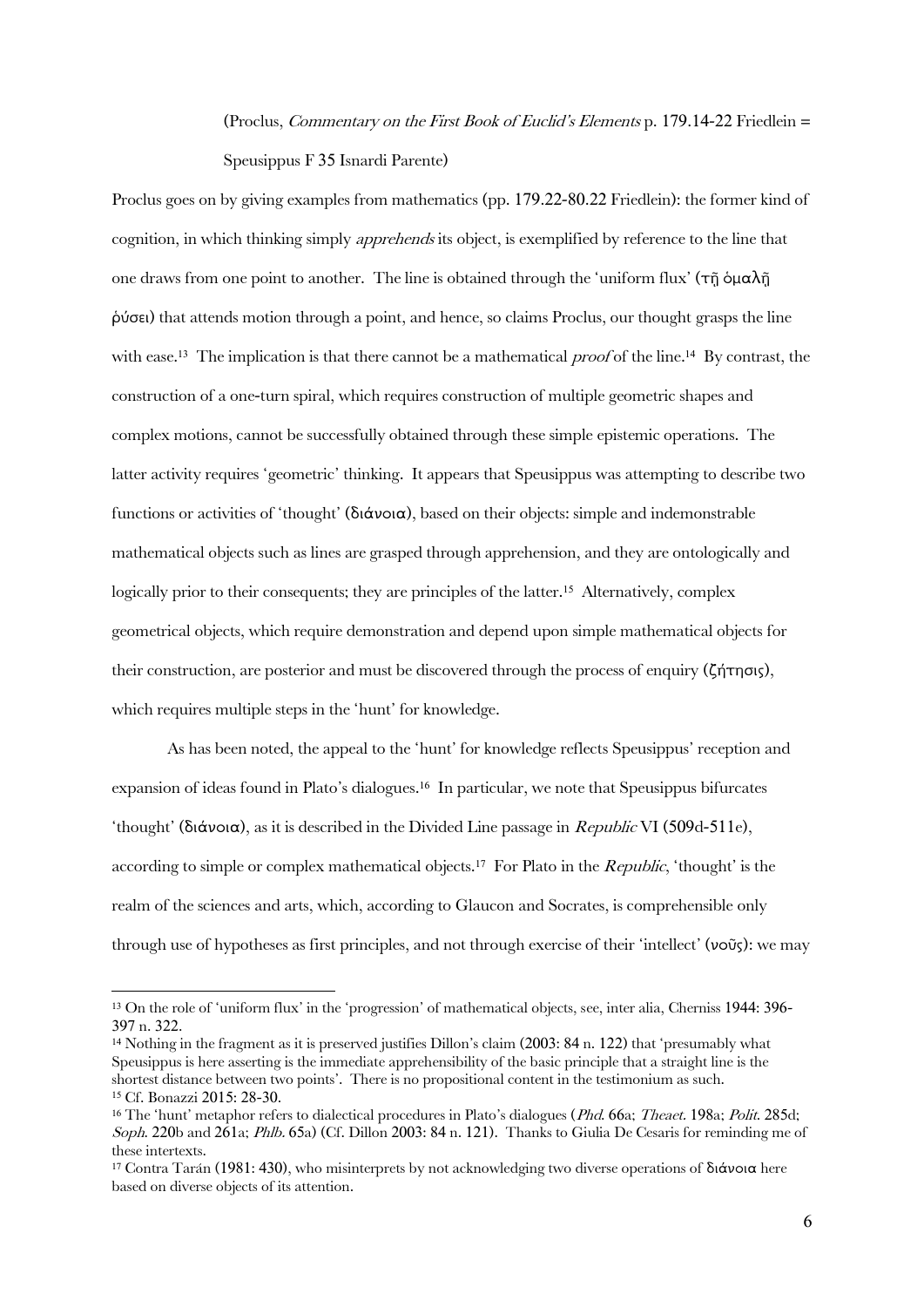recall that Glaucon says of the people who study the sciences that they 'are forced to observe them through thought, not perception; but on account of the fact that they undertake their examination not by returning to a principle but from hypotheses, they do not seem to you [sc. Socrates] to possess intellect (νοῦν οὐκ ἴσχεν)'.<sup>18</sup> Instead, so Glaucon says, 'the state of specialists in geometry and such [sciences] you seem to me to refer to as "thought" and not intellect, since 'thought' is something in between opinion and intellect.'<sup>19</sup> In *Republic* VI, it is by no means obvious that when Socrates or Glaucon refer to 'first principles', they are speaking about lines, or basic propositions about points relative to one another; they are referring to Forms.<sup>20</sup> If Speusippus continued to retain the Platonic Forms for at least their explanatory function in his bid to, in the words of Dillon, 'restructure' and 'rationalize' them<sup>21</sup>, we would need to account for the fact that the Forms were unambiguously the unique first principles that could be grasped by 'intellect' (νοῦς) in the  $Republic$ , whereas Speusippus only speaks of grasping first principles in one of the operations of 'thought' (διάνοια).<sup>22</sup>

What Speusippus would have thought of the Platonic notion of the 'intellect' (νοῦς), and its proper objects, is difficult to infer from his surviving fragments.<sup>23</sup> What is clear from what survives, however, is that Speusippus placed a lot of emphasis on the demonstrative aspect of learning that one employs in enquiry (ζήτησις). This is evident from a fragment of Eudemus, either built upon

<sup>18</sup> Pl. R. 511c7-d2. Whether or not Plato would claim that forms qua first principles are intuited, in the sense that scholars often take Aristotle to be eliciting when he speaks of  $\nu$ οῦς (An. Post. II.19), is beyond the scope of this paper. Be that as it may, Dillon's ingenious comparison of the testimony on Speusippus with that passage of Aristotle (2003: 85) is slightly misleading, for the simple reason that intuitive principles for Aristotle are obtained via νοῦς, whereas for Speusippus they are obtained through the simpler type of διάνοια. For Aristotle's view, also see EN VI.6-7, 1140b31-1141a20.

<sup>19</sup> Pl. R. 511d3-5.

<sup>20</sup> Whether or not Plato would claim that Forms are intuited, in the sense that scholars often take Aristotle to be eliciting when he speaks of  $\nu$ οῦς, is beyond the scope of this paper.

<sup>21</sup> Dillon 203: 49. I do not have space here to discuss Speusippus' rejection of the Forms, as asserted by Aristotle (Arist. *Metaph.* XIII.1, 1076a19-29 = F 74 IP; Arist. *Metaph.VII.2*, 1028b18-24 = F 48 IP) and effectively discussed by Berti (2010: 105-110). For further doubts about Dillon's hypothesis, see Bonazzi 2015: 13-14 with n.37.

 $^{22}$  It is worth noting, however, that Socrates in the Palinode (*Phaedr.* 247c-d) does refer to the gods' observation of true being as involving 'thought' (διάνοια) which is steered by 'intellect' (νοῦς ὁ κυβερήτης).

<sup>&</sup>lt;sup>23</sup> An enigmatic doxographical statement by Aëtius (*Plac.* 1.7.20 = F 89 IP) constitutes almost all we know about Speusippus' conceptualization of νοῦς, although it is unclear what exactly is being said there. A challenging testimonium by Sextus Empiricus ( $\overrightarrow{Adv}$ . Math. 7, 145-146 = F 34 IP), possibly taken over from Antiochus of Ascalon, differentiates among objects of knowledge the 'intelligible' (τὰ νοητά) and 'sensible' (τὰ αἰσθητά), the former of which is judged by 'scientific reason' (ὁ ἐπιστημονικὸς λόγος), and the latter by 'scientific perception' (ἡ ἐπιστημονικὴ αἴσθησις). The example that follows, however, chiefly explains how the latter participates in the former. We might infer from what Sextus says, however, that intelligibles would consist of mathematical properties such as 'harmonious' and 'non-harmonious'. See Bonazzi 2015: 29 with n. 83.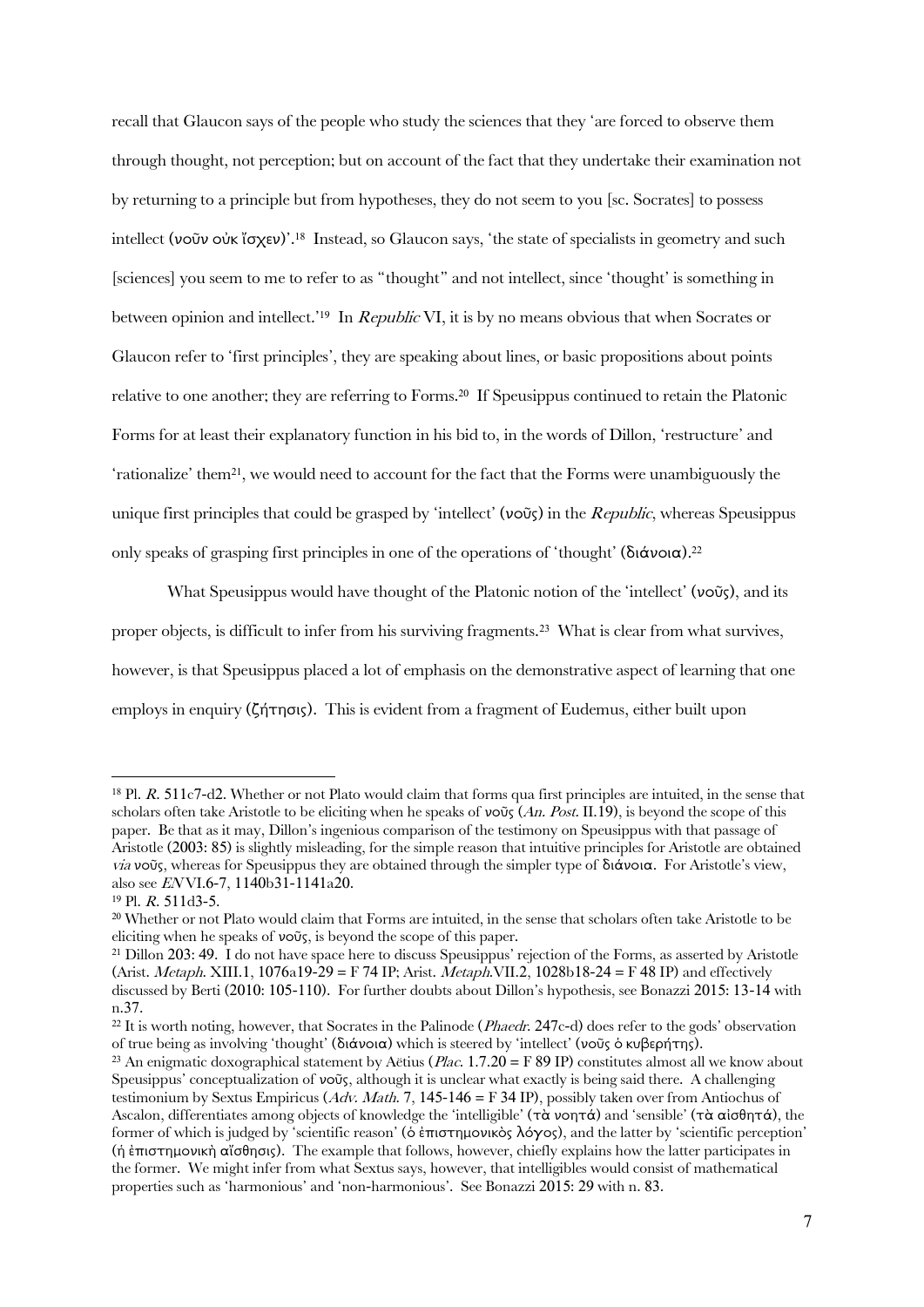Aristotle's account in the *Posterior Analytics* (II. 13,  $97a6-22 = F$  39 Isnardi Parente) or deriving from Speusippus' own work<sup>24</sup>, that ascribes to Speusippus the claim that definition of a single definiendum is impossible without knowledge of everything:

> This doctrine is said by Eudemus to be that of Speusippus, that it is impossible to define any of the things that are without knowing all the things that are. And since it seems to bear some plausibility, [Aristotle] posits it. For the argument which he thinks can demonstrate this runs on the following lines: it is necessary for one who defines something to know its difference in relation to all things that are different from it. For, indeed, what doesn't differ in any way from something is the same as it; but what *does* differ is other. So, it is necessary for one who defines something as differing from other things to know its differentiae, those by which it differs from other things. For if someone doesn't know this, he will believe both that what is the same is other and what is other is the same. In this way, he will not state the essence that is proper to something; for if this should so happen, nothing prevents the definition produced from being common to some other things as well. But it's impossible to know something's difference in relation to certain [other] things without also knowing the things from which the proposed object differs. Therefore, it is necessary for one who defines something to know all things, for the one who defines is defining both this (for how [else] could he define it?) and all the things other than which it is itself defined as being other.

(Anonymous Commentator on Aristotle's Posterior Analytics p. 584.17-585.2 Wallies = F 39 Isnardi Parente) 25

It's difficult to extract from this passage what Speusippus' real project was in describing how one can and cannot obtain definitions of essences, although Eudemus implies that Speusippus preferred to

<sup>&</sup>lt;sup>24</sup> This is clear from the near-repetition of οὖ γὰρ μὴ διαφέρει, ταὐτον εἶναι τούτῳ, οὖ δὲ διαφέρει, ἕτερον τούτου (in Aristotle's ) οὗ μὲν γὰρ μὴ διαφέρει τι, τούτῳ ταὐτόν ἐστιν, οὗ δὲ διαφέρει, ἕτερον (in the Anonymous Commentator's text, from Eudemus).

<sup>&</sup>lt;sup>25</sup> Thanks especially to David Sedley for suggestions on translating this challenging passage.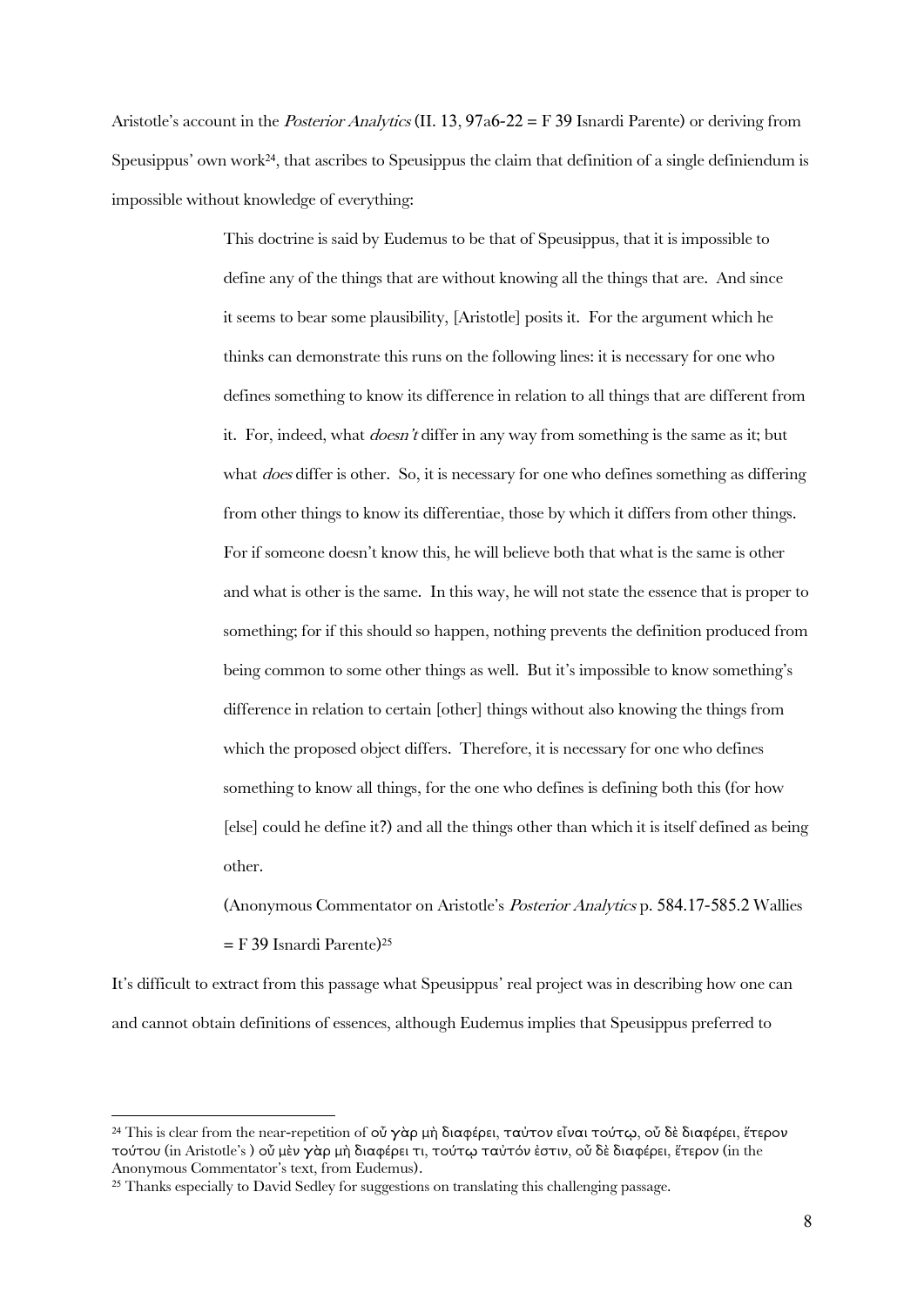define objects through arguments from identity and similarity over aliorelativity. 26 Importantly, however, Speusippus is not to be credited here with any sort of proto-sceptical argument that a regress implies that no essence can be known whatsoever<sup>27</sup>; rather, the claim could be used in to show that prenatal knowledge of all the essences is required for knowledge of any single essence, which can only, in fact, be obtained via discursive dialectic. <sup>28</sup> In this way, Speusippus could be seen to extend Plato's commitment to a theory of psychic recollection, as a response to Meno's worries about the possibility of knowledge and its transmission through education (Meno 80a-82a). Here we may recall Socrates' demonstration in the *Phaedo* that human beings must not only recollect the essence of the object under scrutiny, but also *all* the esssences that may be considered relevant to it in a relation of similarity or difference (*Phd*. 72d-76e, especially 75b-76b).<sup>29</sup> Or we might recall the image in the *Phaedrus* (247ce), in which the unmixed soul-chariot sometimes pauses at the edge of the universe and gazes upon the forms of justice, temperance, and knowledge – 'the things that really are' (τὰ ὄντα ὄντως), which inhere in 'real being' (οὐσία ὄντως οὖσα). Hence, for Plato, the soul's familiarity with the all the Forms of things is required for successful identification of each of them, and of each of the natural objects that imitate them, when incarnate, i.e. in a state in which essences have been forgotten. 30 Similarly, Speusippus looks to be adapting Plato's argument by stipulating that the mind must have had knowledge of all essences at some point in the past in order for it to successfully determine any one essence through dichotomous definition. This positive interpretation of the testimonia accounts for the differentiation of objects that require 'enquiry' (ζήτησις), which are obtained through discursive thinking (and quite possibly interpersonal dialogue), and those objects that are grasped intuitively or, at

<sup>&</sup>lt;sup>26</sup> For 'aliorelatives', I am referring to definitions posited πρὸς ἕτερον or πρὸς ἄλλα, as contrasted from definitions formed ταὐτον. Generally, on aliorelatives in Plato's philosophy, see Duncombe 2012. <sup>27</sup> Cf. Tarán 1981: 390.

<sup>&</sup>lt;sup>28</sup> Cf. Pl. Plt. 286a, describing the benefits of obtaining definitions through discussion: 'That is why one must practice at being able to give and receive an account of each thing; for the things that are without body, which are finest and greatest, are shown clearly only by verbal means and by nothing else...(tr. Rowe).'

<sup>&</sup>lt;sup>29</sup> This is my understanding of the important passage at *Phd.* 76a1-4, which Sedley and Long translate: 'Right, because this was shown to be possible: upon perceiving something – whether by seeing or hearing, or by some other perception of it – thanks to it, to come to think of something else which one had forgotten, something with which the first thing, though dissimilar, had a connection, or something to which it was similar' (italics mine). See the next note.

<sup>&</sup>lt;sup>30</sup> It is important to qualify this statement: I am not saying that at the moment of perceiving an object, the soul recollects all the essences at once; rather, at that very moment, the soul recollects those essences that are said to 'consort' or 'associate' with (ἐπλησίαζεν at Phd. 76a3) the object being perceived.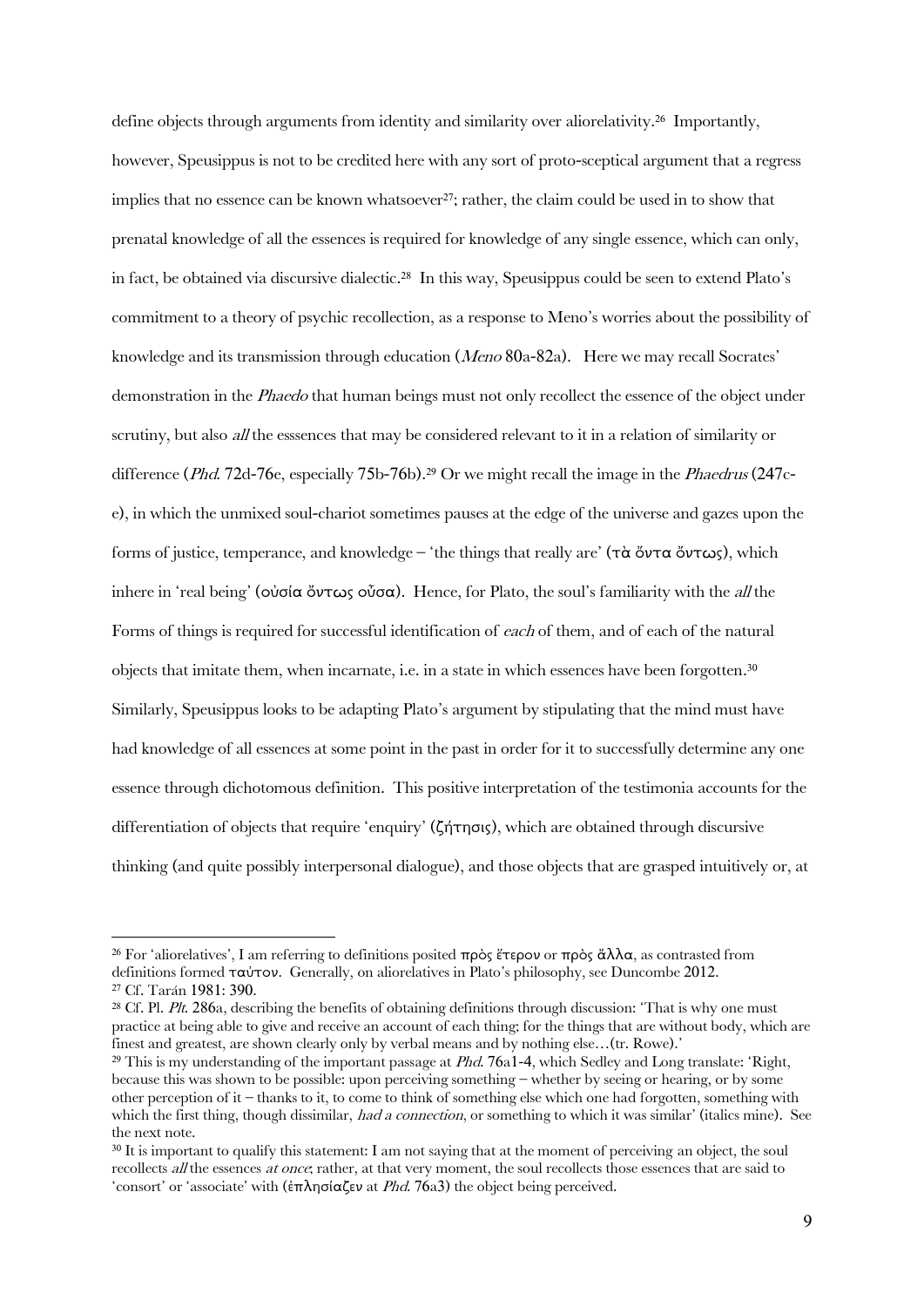the very least, more 'easily' <sup>31</sup>; it also helps to explain the fact that Speusippus did, indeed, attempt to make taxonomic definitions of various sorts of animals and plants in his fragments (see Frs 123-146 Isnardi Parente).<sup>32</sup>

The evidence discussed above shows that Speusippus was committed to developing theories of definitional dialectic that were focused on proper procedure, which could not proceed solely from aliorelatives if they were to obtain the proper essences of things. While he did reject the separate Forms that had grounded Plato's metaphysics, he nevertheless does not appear to have embraced the scepticism that has sometimes been associated with his epistemology. The evidence suggests that Speusippus' theory of education was focused primarily on the steps involved in scientific 'enquiry' (ζήτησις), an activity that required multiple interlocutors working together in the hunt for knowledge. Hence, Speusippus adapted and extended what Plato had already described in several works, especially those dialogues composed later in life, to suit a project of scientific taxonomy. Despite the postulation of a robust axiomatic metaphysical-mathematical scheme (well-discussed by other scholars), there is no compelling evidence that Speusippus associated this scheme with learning itself; rather, it was preparation for the journey to come.

#### XENOCRATES ON THE HAPPY MAN

If Speusippus focused on the correct procedures involved in the (re)discovery of knowledge, his successor to the Academy, Xenocrates, sought to explain why one should seek knowledge at all. Hence, Xenocrates was credited by philosophers and doxographers in the Hellenistic period with explaining the ends of philosophy. It is well known that Xenocrates' philosophy was, from Antiochus forward, strongly associated with Speusippus', but there remained some room for differentiation of their approaches to the unified system of Platonic philosophy. Consider, for example, Varro's account of Platonic philosophy in Cicero's Academica Posteriora:

 $\overline{a}$ 

<sup>&</sup>lt;sup>31</sup> Aristotle, too, refers to pursuit of definitions through division and collection as occurring in διάνοια (*Metaph*. VI.4, 1027b25-1028a4).

<sup>32</sup> For a brief treatment of Speusippus' method of division, see Berti 2010: 24.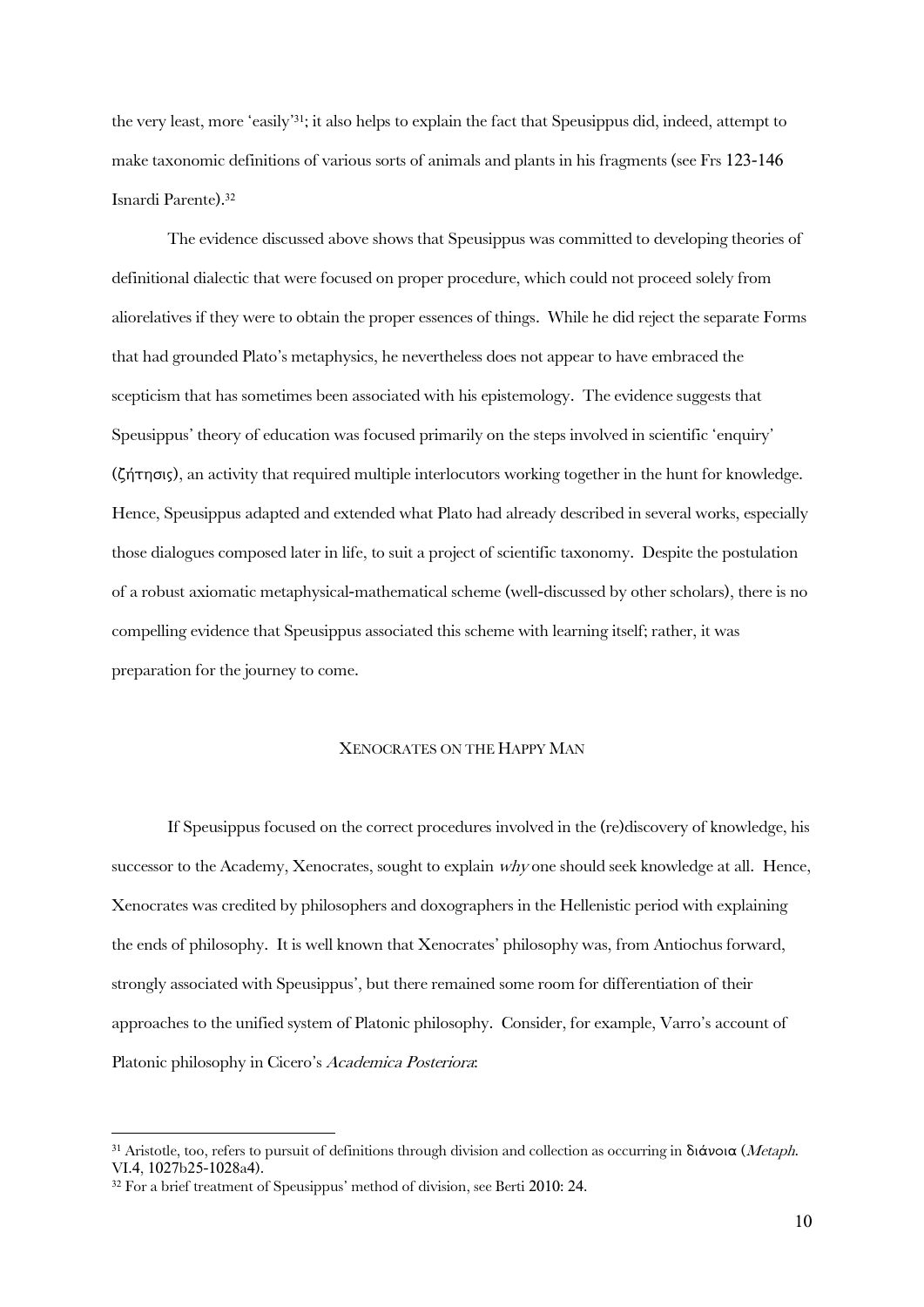But by the authority of Plato, who was [a thinker] complex, manifold, and productive, a single univocal system of philosophy was founded – with two names, Academics and Peripatetics, which, while agreeing in doctrines, differed in name. For although Plato had left Speusippus, his sister's son, as 'heir', as it were, nevertheless two men of outstanding zeal and learning (praestantissimos studio atque doctrina), Xenocrates of Chalcedon and Aristotle of Stagira – <sup>33</sup> those who were with Aristotle were called 'Peripatetics', because they conducted debates (disputabant) while walking around inside the Lyceum, but those who, according to the practice of Plato, assembled and customarily held discussions (sermones) in the Academy, which is another exercise-ground, obtained their appellation from the name of the place.

(Cicero, Academica Posteriora  $4.17 = X$ enocrates T 82 IP<sup>2</sup> = Speusippus F 25 IP)

Interestingly, Varro's account presents Speusippus as a mere 'heir' to Plato's doctrines, whereas he emphasizes the strong connections between Xenocrates and Aristotle, referring to them as '*prastantissimi studio atque doctrina*'. Their superiority with regard to 'studium' and 'doctrina' is emphasized by Varro, and they are juxtaposed with one another, leaving poor Speusippus out on his own.<sup>34</sup> There are also some implicit differences signalled by the language: philosophical engagement at Aristotle's Lyceum is taken to be more dialectical, with the emphasis on disputation (*disputabat*), whereas at Xenocrates' Academy it is more relaxed and conversational (sermones).<sup>35</sup>

Furthermore, Varro's emphasis on 'studium' and 'doctrina' is worth remarking on<sup>36</sup>: the latter, which would in Greek be  $\delta \delta \alpha \sigma \kappa \alpha \lambda (\alpha)$ , indicates their pedagogical commitment to philosophy in its manifold univocality<sup>37</sup>; the former, however, is in some ways more interesting, since it indicates a deep

<sup>33</sup> The grammar is unclear here, as there is no stated main verb.

<sup>&</sup>lt;sup>34</sup> Contrast, for example, Piso's description of Antiochus' view at Fin. V.7, in which Aristotle is rendered the princeps over Speusippus, Xenocrates, Polemo, and Crantor as a group (i.e. the Peripatetici).

<sup>35</sup> Compare Epicrates' description above of the activity in the Academy as 'discoursing' (διατρίβουσιν).

<sup>&</sup>lt;sup>36</sup> The coupling of *studium* with *doctrina* in Cicero is not rare, occurring at, e.g. *De or.* 1.11 and 3.230 (where it appears alongside *ingenium* and *memoria*); *Brutus* 240 (coupled with *industria* and *labor*); and *De senectute* 49.  $37$  Blank (2012: 259-260) notes that one important difference between Piso and Varro's positions is that the latter believes that virtue is implanted by instruction (*doctrina*), whereas the latter assumed that virtue could not be fully achieved without it.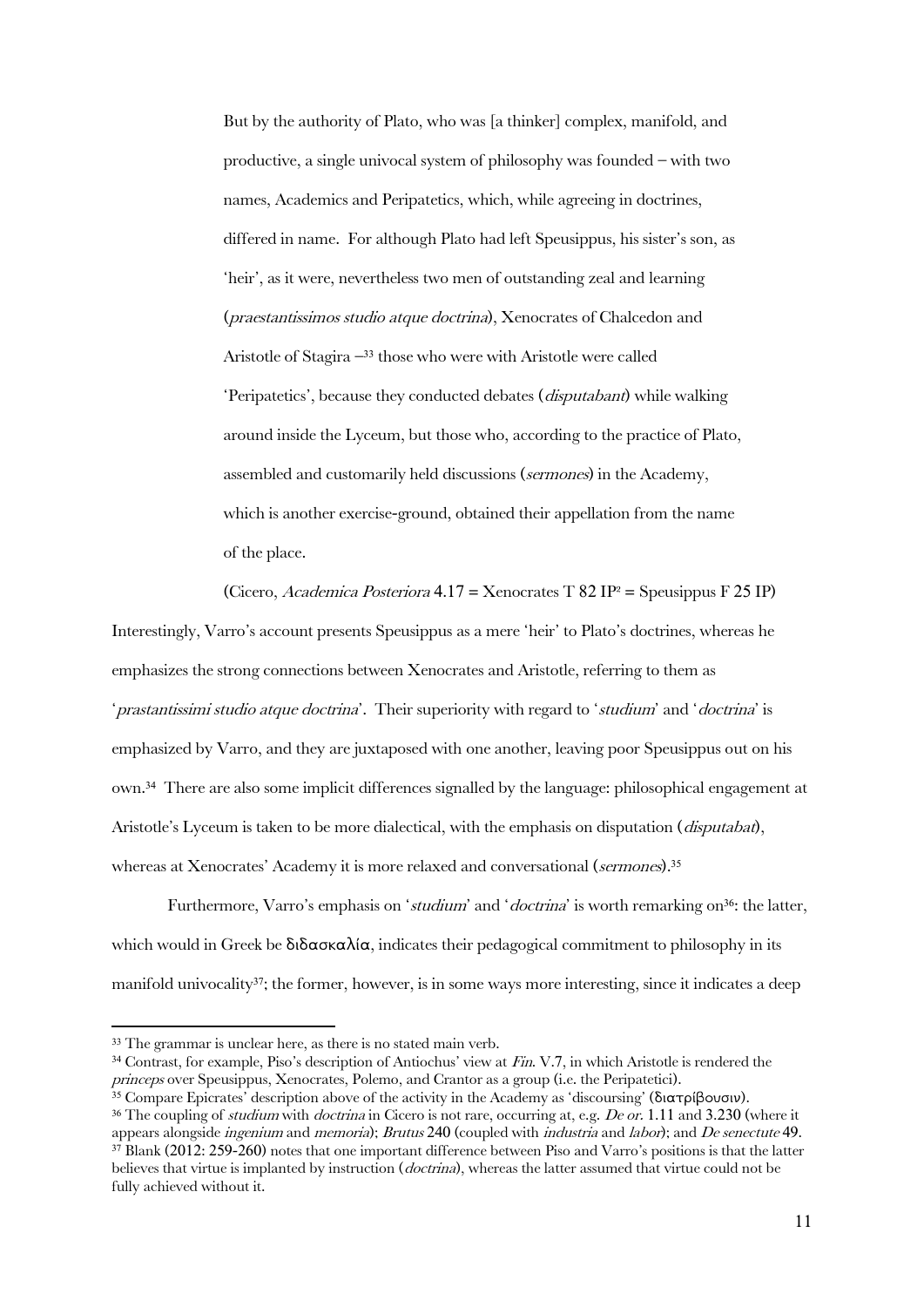commitment to the project of philosophy – we may here wish to recall that one of Cicero's calques for φιλόσοφος is 'studiosus sapientiae' (Tusc. 5.9; also see Tusc. 1.1, on φιλοσοφία), a term that is difficult to translate back into Greek from Latin. It is not a direct transliteration of Greek φιλοσοφία, which Cicero certainly could have advanced (e.g. at Laws 1.59,  $\phi \lambda \infty$  $\phi$  is literally rendered as amor sapientiae).<sup>38</sup> The term 'studiosus', and its abstract form 'studium', are more nuanced, implying a kind of commitment to enquiry and scientific dedication that are not indicated by the literal translation of φιλία into amor. It is difficult to infer a direct Greek cognate in Cicero's own works. One possibility might be to associate studium with ὄρεξις, which would conform with other Platonist definitions of φιλοσοφία as an ὄρεξις σοφίας, vel sim.<sup>39</sup> The problem here is that there is no easy cognate that follows for 'studiosus' <sup>40</sup>, and ὄρεξις does not do the work of explaining the sustained commitment to wisdom implied by the term 'studium'. Another possibility, this time arising out of the Stoic world, is ἄσκησις: after all, we have it on the authority of Aëtius that they understood φιλοσοφία to be the ἄσκησις ἐπιτηδείου τέχνης, or, as Long and Sedley translate, 'the practice of expertise in utility.'<sup>41</sup> This possibility has the value of retaining the close connections between the Xenocratean and the Stoic division of philosophy into physics, ethics, and logic.<sup>42</sup> But, again, the Stoic philosopher is not anywhere (to my knowledge) called an ἀσκητὸς τῆς σοφίας, or anything like it.

Another possibility that, I think, holds more traction for our understanding of Varro's philosopher as a 'studiosus' who is committed to his 'studium', is attested in the medieval translation tradition of Aristotle's Topics and Nicomachean Ethics, extending from Boethius to Thomas Aquinas, where we consistently see the terms 'studiosus' and 'studium' used to translate σπουδαίος and σπουδή, respectively. 43 For Aristotle, the term σπουδαίος plays an important role in his definition of

<sup>38</sup> My discussion here has benefited from Baraz 2012: 96-112.

<sup>&</sup>lt;sup>39</sup> E.g. Alcin. *Didask*. 1, 152.2; also see the Platonist *Definitions* 414b: φιλοσοφία τῆς τῶν ὄντων ἀεὶ ἐπιστήμης ὄρεξις; and Iambl. Protr. 5, p. 26.4-5 Pistelli: ἡ δὲ φιλοσοφία ὄρεξίς ἐστι καὶ κτῆσις ἐπιστήμης. <sup>40</sup> I am not aware of any examples of the philosopher being described as ὀρεκτικὸς σοφίας.

<sup>&</sup>lt;sup>41</sup> Aët. 1, Preface  $2 = L & S$  26A =  $SVF$ 2.35.

<sup>42</sup> Cf. Dillon 2003: 138-142.

<sup>43</sup> Boethius ap. Aristoteles Latinus (AL) V.1, pp. 39.23-40.1 Mino-Paluello, translating Arist. Top. II.6 below; the author of the 'ethica nova', often thought to be Burgundio of Pisa, ap. AL XXVI.1, translating Arist. EN I.7, p. 78.3-12 Gauthier; William of Moerbeke, following the author of the 'ethica nova' in, ap. AL XXVI.3, translating Arist. ENI.7, p. 384.4-11 Gauthier; for Thomas Aquinas, see S.T. 1 a1, 6, where the virtuosus is differentiated from the studiosus because the latter requires studium ad doctrinam in order to make judgments, whereas the former grasps principles ex revelatione.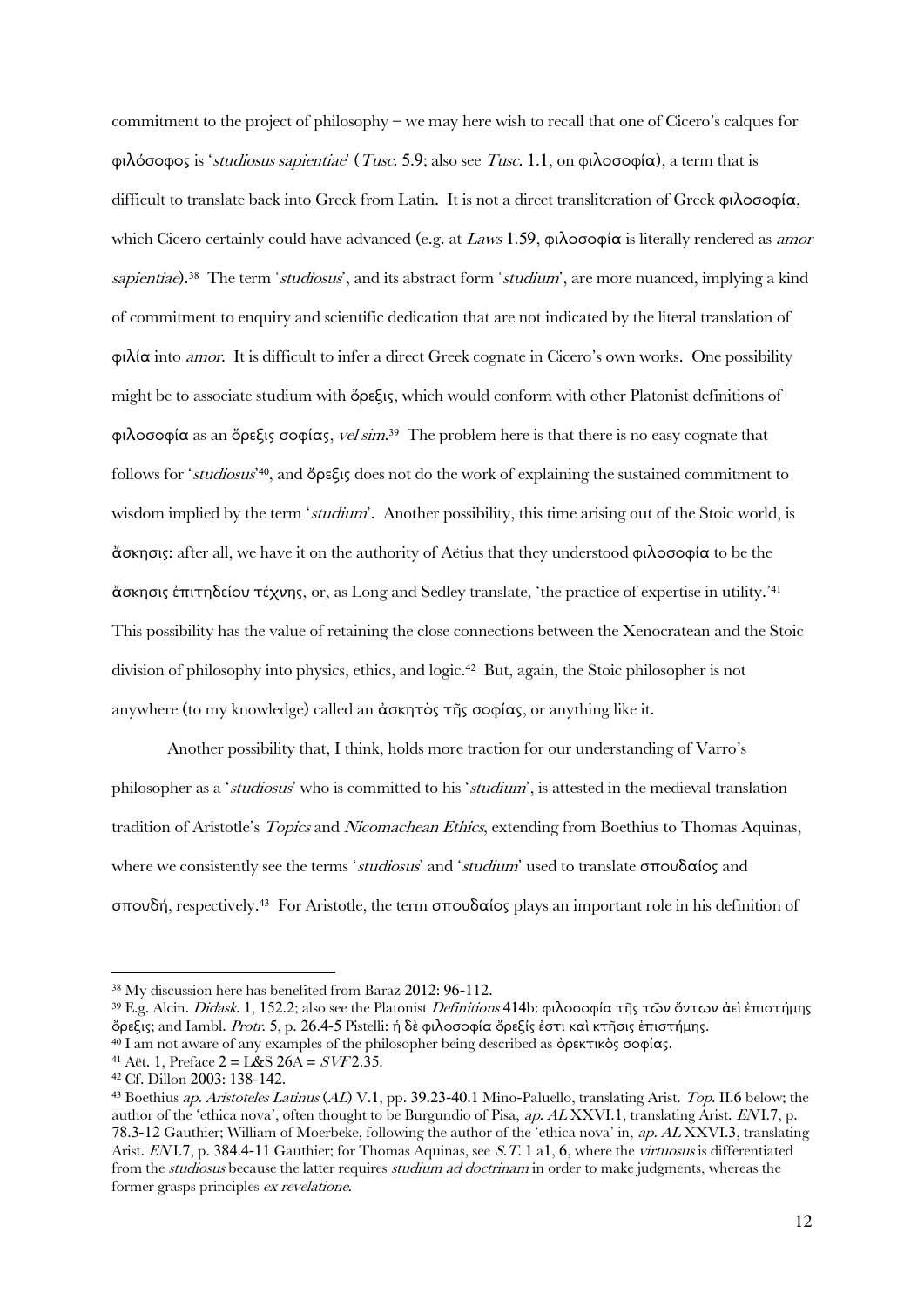human happiness, the supreme good that is indicated by appeal to the function of a human being, in the famous 'function argument':

> If the function of the human being is activity of soul in accordance with reason, or not apart from reason, and the function, we say, of a given sort of practitioner and a serious (σπουδαίος)<sup>44</sup> practitioner of that sort is generically the same, as for example in the case of a cithara-player and a *serious* ( $\sigma$ πουδαίος) cithara-player, and this is so without qualification in all cases, when a difference in respect of excellence is added to the function (or what belongs to the citharist is to play the cithara, to the serious (σπουδαίος) citharist to play it well (τὸ [κιθαρίζειν] εὖ)) – if all this is so, and a human being's function we posit as being a kind of life, and this life as being activity of soul and actions accompanied by reason, and it belongs to a serious man (σπουδαίος) to perform these well and finely (εὖ καὶ καλῶς), and each thing is completed well when it possesses its proper excellence (ἕκαστον δ'εὖ κατὰ τὴν οἰκείαν ἀρετὴν ἀποτελεῖται): if all this is so, the human good turns out to be activity of soul in accordance with excellence (and if there are more excellences than one, in accordance with the best and most complete).

(Aristotle, Nicomachean Ethics I.7, 1098a7-18, trans. Rowe, with minor alterations) Aristotle has already argued (at 1097b22-1098a7) that the function of the human being is the activity of its soul in accordance with reason; but here he adds that there is an important difference between the function of any human being and the human function that is most complete and best, which is exemplified by the serious (σπουδαίος) practitioner of any art, i.e. the one who practices his art in accordance with the excellence/virtue that is proper to him 'well' (εὖ).<sup>45</sup> Near the end of *Nicomachean Ethics* (X.6, 1177a1-2), when laying the ground for his final description of happiness being the fully

<sup>44</sup> I translate σπουδαίος with 'serious' rather than 'good', although Aristotle does routinely contrast σπουδαίος with φαῦλος (e.g. at ENII.4, 1105b30 and III.6, 1113a25). But he also contrasts it with γελοῖος at ENX.7-8, 1177a2-5, again in the context of discussing the happy life and happiness. Consider Finnis' (1998: 48) description of a *studiosus*, by reference to its use in Thomas Aquinas: "Studiosus" is simply a translation handed to Aquinas for Aristotle's keyword *spoudaios*, the serious, morally weighty, mature person whose views and conduct deserve to be taken seriously – the right-minded person.'

<sup>45</sup> Generally, on the 'function argument', see Barney 2008.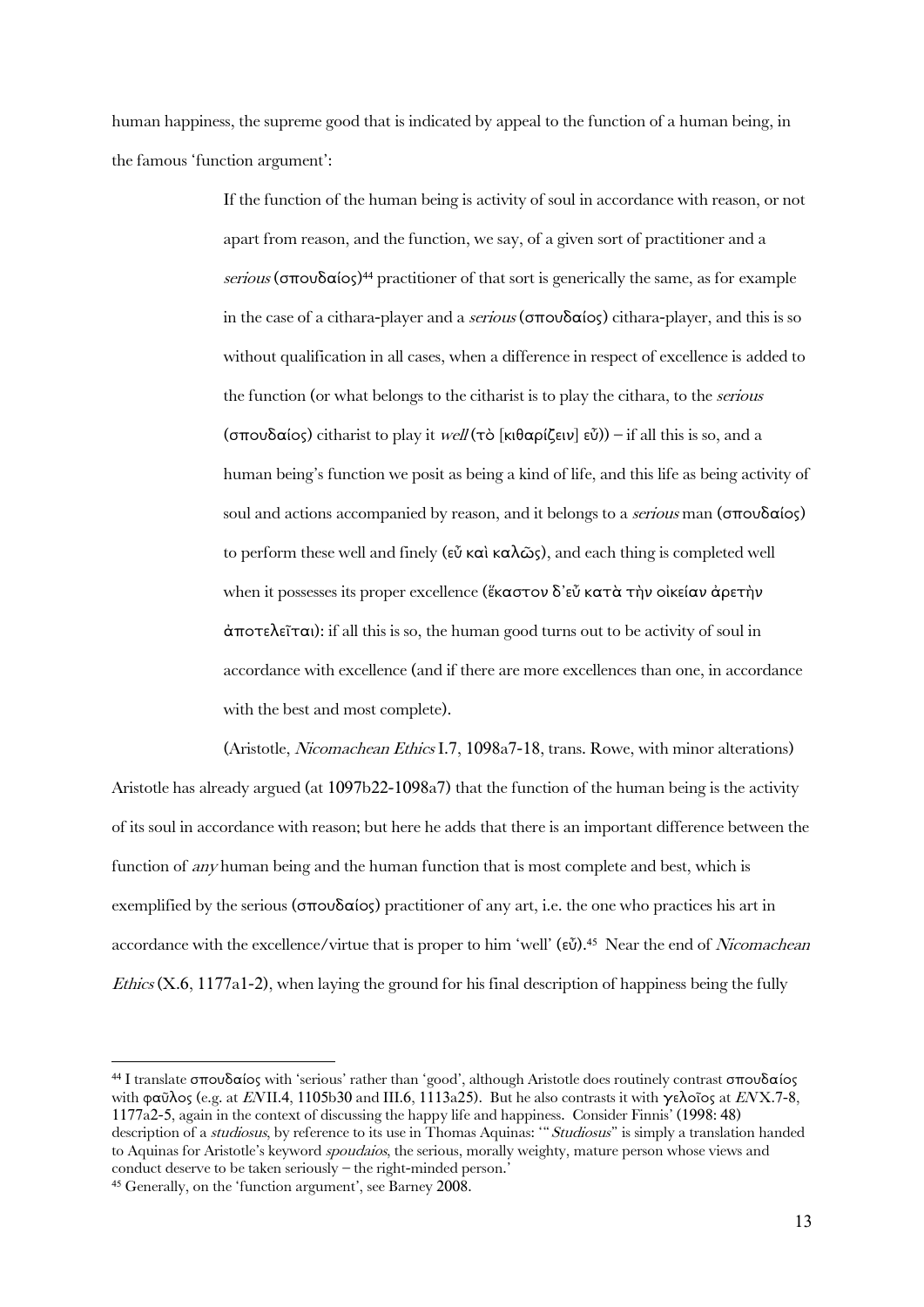contemplative life, Aristotle is more to the point: the happy life is what is in accordance with virtue (κατ' ἀρετήν), i.e. that which is conducted 'with seriousness' (μετὰ σπουδῆς).

Interestingly, Aristotle's focus on the virtuous life lived seriously reflects broader eudaimonistic traditions found in the Early Academy: indeed, we are led to believe that Xenocrates advanced similar arguments, as Aristotle himself suggests:

> Another method of attack is to refer a term back to its original meaning on established…Similarly, 'happy' (εὐδαίμων) can be used of one whose spirit is serious (ὁ δαίμων σπουδαῖος), as Xenocrates says that 'he who possesses a soul that is serious is happy (εὐδαίμονα εἶναι τὸν τὴν ψυχὴν ἔχοντα σπουδαίαν); for this [sc. the soul] of each man is a spirit.' (Aristotle, Topics II.6, 112a32-38 = Xenocrates F 154 Isnardi Parente²; trans. after Forster)

Later on, Aristotle explains that by referring to the 'happy' life as that which is psychologically 'serious', Xenocrates was committed to the idea that the 'serious' life is that which is 'most chioceworthy of all lives', and that what is choiceworthy is the same thing as what is greatest.<sup>46</sup> Hence, so goes the implication<sup>47</sup>, the happiest life, which is the most choiceworthy and hence greatest, is the life that is 'serious'. 'Serious' in what sense? Obviously Xenocrates was equivocating the meanings of 'well' (εὖ) and 'serious' (σπουδαῖος) with reference to the activities of the soul, which is, or is at least similar to, a *daemon*.<sup>48</sup> Perhaps he does this in service of an argument relating the proper end of human life with the practise of virtue. 49 Unfortunately, beyond this, no other substantive evidence survives, but it would not be unreasonable to assume that Aristotle's elaborate theory of the 'serious'

1

<sup>46</sup> Arist. Top. VII.1, 152a5-30 = Xenocrates F 158 IP².

<sup>47</sup> Note that Aristotle refers to Xenocrates' activity here as an ἀποδεῖξις (καθάπερ Ξενοκράτης τὸν εὐδαίμονα βίον καὶ τὸν σπουδαῖον ἀποδείκνυσι τὸν αὐτόν κτλ.). Just as we saw above with Speusippus, the argument, though obscured by Aristotle's summarizing, is conducted from similars, rather than from aliorelatives. <sup>48</sup> It is interesting to consider Boethius' translation here, which fails to retain the etymologization of 'happy' (εὐδαίμων) into 'good-δαίμων' in replacing the term δαίμων with 'fortuna': 'similiter autem et bene fortunatam, cuius fuerit fortuna studiosa, quemadmodum Xenocrates dicit bene fortunatum esse qui animam habet studiosam.' On soul as δαίμων in Xenocrates, see Dillon 2003: 146-149.

<sup>&</sup>lt;sup>49</sup> This would help to explain Cicero's claim that the happiest life is the one practised '*in virtute'* (*Tusc.* V.51 = Xenocrates F 161 IP²), or Clement of Alexandria's claim that 'Xenocrates of Chalcedon argued that happiness is the "possession of proper virtue and the capacity subservient to it" (κτῆσις τῆς οἰκείας ἀρετῆς καὶ ὑπερετικῆς αὐτῇ δυνάμεως) and that the "parts" of the virtues are "fine deeds and serious dispositions, as well as states, motions, and arrangements"' ( $\hat{Strom}$ . II.22 = Xenocrates F 150 IP<sup>2</sup>).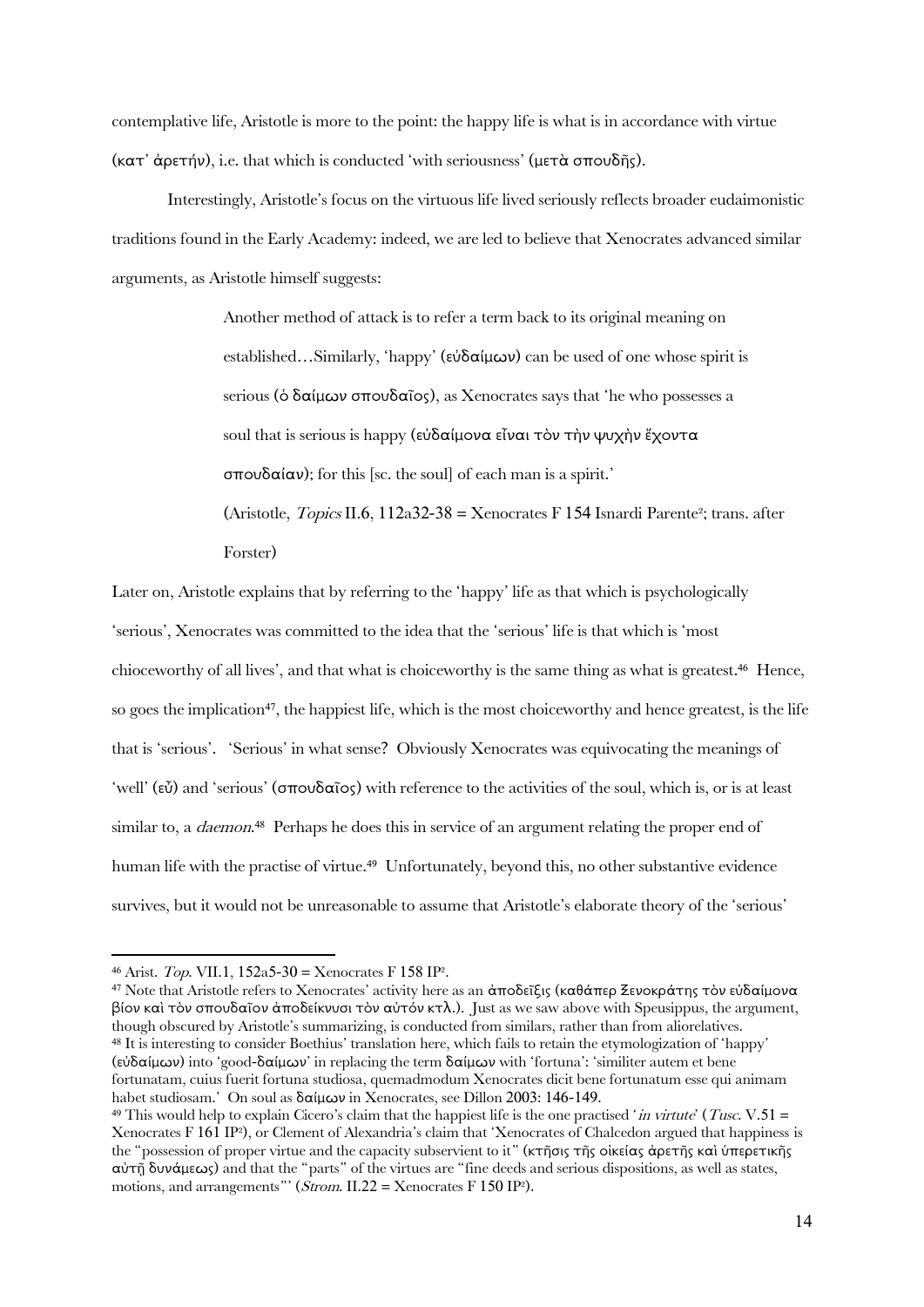man, which was fundamental to his celebrated function argument, was actually indebted to, if not based on, arguments advanced by his competitor Xenocrates concerning intellectual seriousness and commitment to philosophical enquiry.

About the ends of philosophical enquiry according to Xenocrates we are better informed: Pseudo-Galen tells us that Xenocrates believed that the 'cause of the discovery of philosophy is putting an end to the confusions of things in [one's] life' (αἰτία δὲ φιλοσοφίας εὑρεσεώς ἐστι...τὸ ταραχῶδες ἐν τῷ βίῳ καταπαῦσαι τῶν πραγμάτων).<sup>50</sup> It is worth comparing this with Speusippus' definition of happiness (εὐδαιμονία) as 'a habit perfected in reference to what accords with nature' (ἕξιν...τελείαν ἐν τοῖς κατὰ φύσιν ἔχουσιν) and something at which 'good people aim for freedom from disturbance' (στοχάζεσθαι…τοὺς ἀγαθοὺς τῆς ἀοχλησίας).<sup>51</sup> Xenocrates' final cause for the human discovery of philosophy was the arresting of 'confusions of things' in life, a phrase whose difficulty to interpret is evident: does Xenocrates reject, as Isnardi Parente takes him to<sup>52</sup>, Aristotle's famous claim that the origin of philosophy is intellectual wonder (διὰ τὸ θαυμάζειν), followed by perplexity (άπορῶν) and then the desire to escape ignorance (διὰ τὸ φεύγειν τὴν ἄγνοιαν), in favour of a pre-Hellenistic theory of the pacification and removal of disturbed emotions? 53 I suspect Xenocrates is more ambivalent here, with a phrase that accounts for both the contemplative and the practical lives, both of which are part of embodied existence. <sup>54</sup> When describing σοφία simpliciter, for example, Xenocrates referred to the 'science of first causes and of the intelligible substance' (ἐπιστήμη τῶν πρώτων αἰτίων καὶ τῆς νοητῆς οὐσίας), whereas φρόνησις was 'double, both practical and theoretical, the latter of which is '*human* σοφία'.<sup>55</sup> Theoretical knowledge, then, could be applied to human life, just as practical knowledge, and it would involve inquiry into the causes of human (rather than divine) knowledge. The remarkable use of the term ταραχῶδες, however, also

<sup>&</sup>lt;sup>50</sup> Ps-Galen, *Phil. Hist.* 6, p. 605 Diels = Xenocrates F 171 IP<sup>2</sup>.

<sup>&</sup>lt;sup>51</sup> Clem. *Strom.* II.22 = Speusippus F 101 IP.

<sup>52</sup> Isnardi Parente and Dorandi 2012: 330.

<sup>53</sup> Arist. Metaph. I.2, 982b11-21.

<sup>&</sup>lt;sup>54</sup> It is worth noting that if Xenocrates is rejecting the claim that philosophy started with intellectual wonder, he would be disagreeing with Socrates in Plato's Theaetetus (155d).

<sup>55</sup> This point is emphasized by Dillon (2003: 150-151).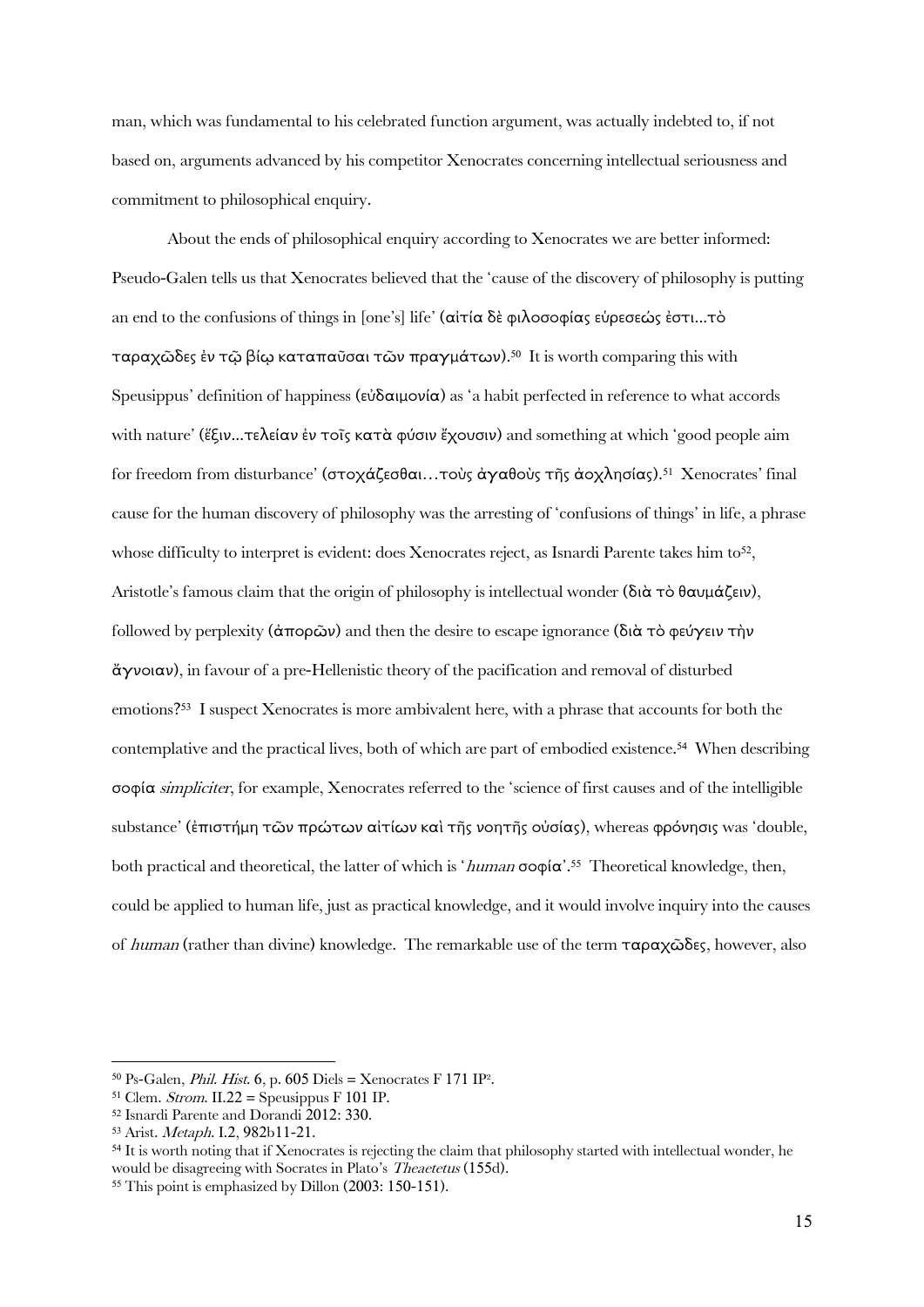indicates a movement in the direction of developing a technical language for what will become a fundamental problem for Epicurean, Stoic, and Platonist philosophers of the Hellenistic Era.

#### **CONCLUSIONS**

If indeed it is the case that, as scholars since Cherniss have maintained, the activities of the Early Academy can be inferred from the educational programme laid out in Plato's own dialogues, there is a need to consider how its scholarchs Speusippus and Xenocrates, who no doubt continued (in some way) the intellectual practices that were established by their master Plato, reacted to Plato's own commitments to learning, educational practice, and the pursuit of knowledge, as preserved in the dialogues. This essay has only been able to scratch the surface in terms of its approach to educational theory and practice in the Early Academy – to focus primarily on the theoretical and epistemological paradigms advanced by the scholarchs which might have informed their conduct of the 'school'. Several aspects are prominent: first, it emerges that interpersonal philosophical engagement is thought to be more 'conversational' and less adversarial than might have occurred, for instance, in Aristotle's Lyceum. This might be a function of the strong Peripatetic commitments to, and formulation of, endoxastic enquiry and dialectical practice.<sup>56</sup> Second, the extant evidence shows a focus on the sort of enquiry (ζήτησις) that is directed towards studying the natural world through dichotomous division – a sort of application of the definitional procedures practised by the Eleatic Stranger in Plato's Sophist and Statesman to the topics discussed by Timaeus of Locri in the Timaeus. But grounding this zetetic approach was a positive epistemology ultimately assumed from Socratic debates in the  $Republic$ , Meno, and Phaedo: it is as if Socrates was the 'mouthpiece' for metaphysics, epistemology, and ethics, whereas the scholarchs turned to the natural illustrations and explanations of the Eleatic Stranger (definitional) and Timaeus of Locri (cosmological) for the procedures and subject areas relevant to education. Interestingly, despite apparent differences in their approaches to the Forms and/or ultimate

 $\overline{a}$ 

<sup>56</sup> One wonders how polyvalent a notion of 'dialectic' could have been in Xenocrates' day, when he and Aristotle pursued what appear to be kindred, but not identical, approaches to this issue. For one analysis of this issue, see Horky: forthcoming.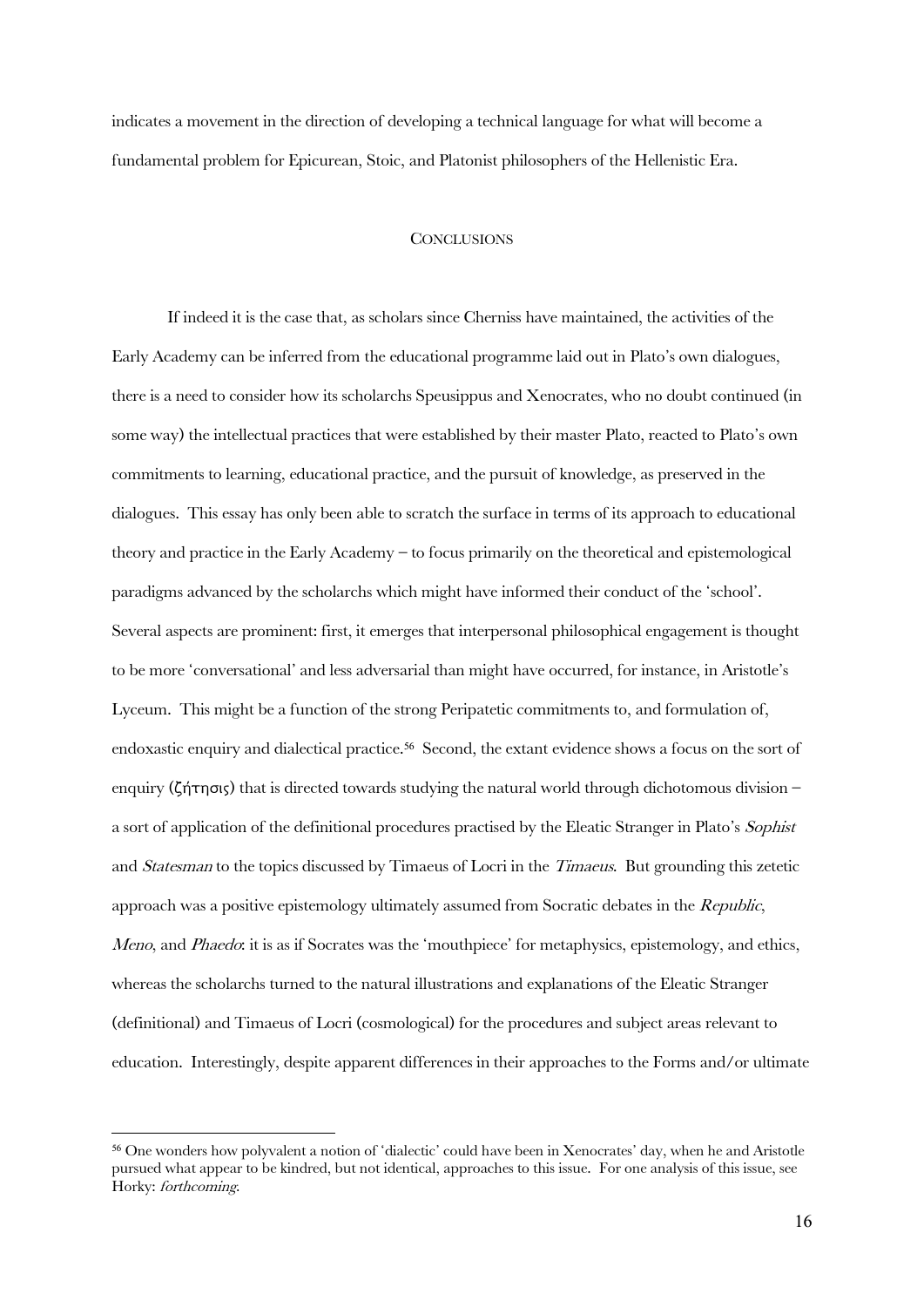explanantia, Speusippus and Xenocrates appear to have had compatible approaches to philosophical enquiry and its ends – so far as the evidence suggests, the pursuit and ends of philosophy were apparently the same for both Plato's innovative nephew and his most ardent defender. It is possible, but by no means absolutely certain, that the ideal of 'freedom from disturbance' had pre-Platonic roots57; regardless, it was never so effectively integrated into philosophical education until it became philosophy's purpose under the first scholarchs of the Early Academy, Speusippus and Xenocrates. Hence, in their approach to ethics, the first scholarchs both departed from their great master and expressed a view that competed against that of his most famous student.

### Bibliography

- Baraz, Y. (2012), A Written Republic: Cicero's Philosophical Politics (Princeton and Oxford).
- Barney, R. (2008), 'Aristotle's Argument for a Human Function', OSAP34: 293-322.
- Berti, E. (2010), Sumphilosophein: La vita nell'Accademia di Platone (Bari).
- Blank, D. (2012), 'Varro and Antiochus', in D. Sedley (ed.), The Philosophy of Antiochus

(Cambridge), 250-289.

Bonazzi, M. (2015), *Il Platonismo* (Turin).

Brisson, L. (2014), *Écrits attribués à Platon* (Paris).

Cherniss, H. (1945), The Riddle of the Early Academy (Berkeley and Los Angeles).

Cherniss, H. (1944), Aristotle's Criticism of Plato and the Academy (New York).

Dillon, J. (2003), The Heirs of Plato: A Study of the Old Academy (347-274 BC) (Oxford).

Duncombe, M. (2012), 'Plato's Absolute and Relative Categories at Sophist 255c14', Ancient

Philosophy 32.1: 77-86.

**.** 

Falcon, A. (2000), 'Aristotle, Speusippus, and the Method of Division', CO 50: 402-14.

Finnis, J. (1998), Aquinas: Moral, Political, and Legal Theory (Oxford).

<sup>57</sup> Isnardi Parente and Dorandi (2012: 330) associate this ideal with Democritus and Nausiphanes (cf. DK 68 B 4  $= DK 75 B 3$ ), but the original source, Clement of Alexandria (*Strom.* II.130), is not obviously drawing the exact same association. For a valuable attempt to trace out the relationship between Democritus, Nausiphanes, and Epicurus, see Warren 2002: 169-181 (although he does not mention Xenocrates there).